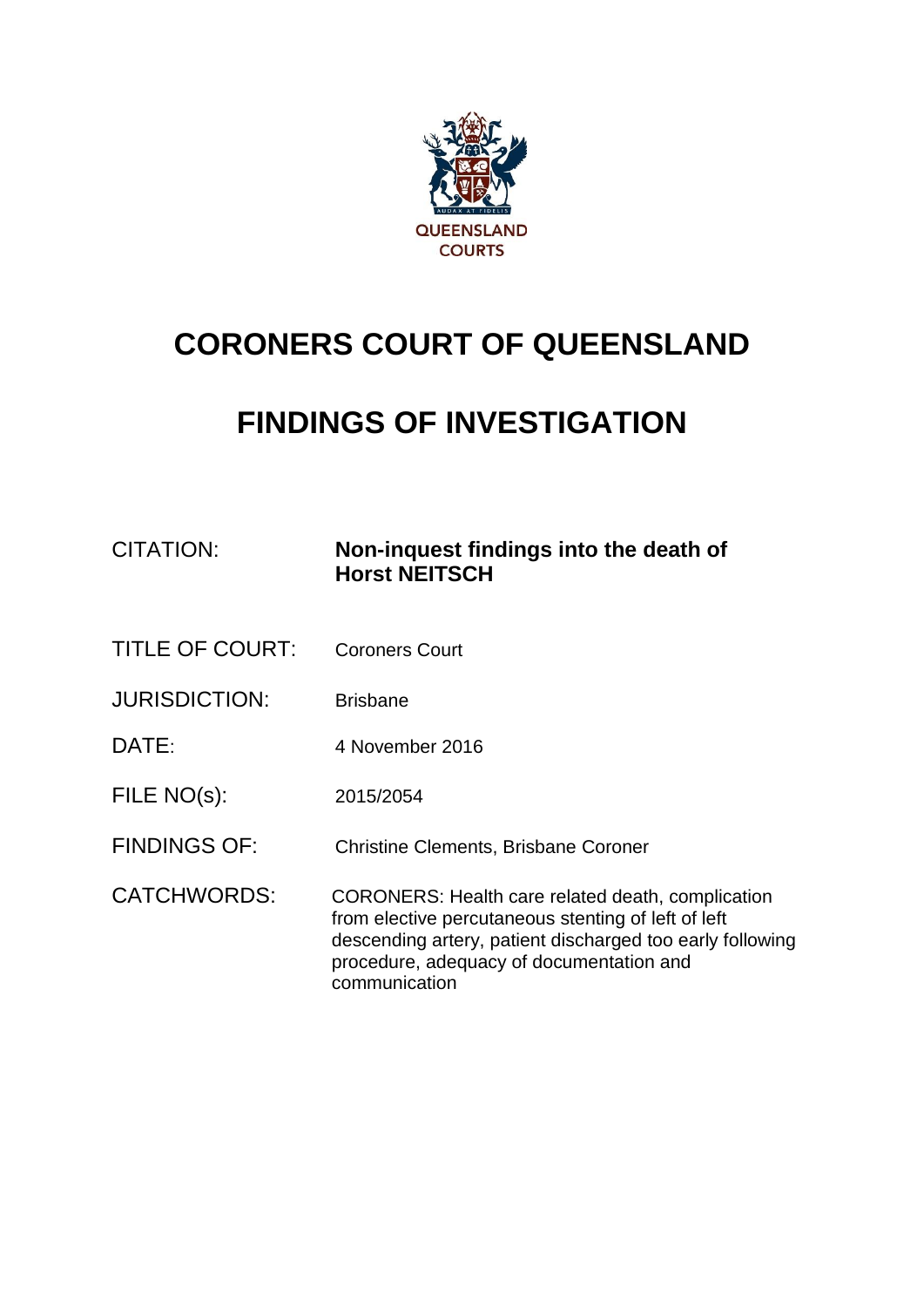## **Summary**

- 1. Mr Horst Neitsch was a 77 year old man who resided with his wife at 1168 Teviot Road in Jimboomba, Queensland. Mr Neitsch died on 29 May 2015 in the palliative care unit of the Princess Alexandra Hospital (PAH) in Brisbane, Queensland.
- 2. Mr Neitsch had a history of severe aortic valve stenosis (narrowing) with left ventricular dysfunction, hypertension, high cholesterol, fatty liver disease and peripheral vascular disease. He had previously undergone a surgical procedure to bypass narrowed or blocked arteries in his right thigh (right femoral popliteal bypass) for his peripheral vascular disease. This procedure was performed at the PAH on the 3 December 2014.
- 3. Mr Neitsch was previously a smoker until he quit approximately 15 years prior to his death.
- 4. Mr Neitsch was admitted to the PAH on 21 May 2013 for a coronary angiogram as a preparatory step to anticipated aortic valve replacement surgery. He died on 29 May 2013 following complications arising in the procedure. His death was therefore reported to the coroner as a health care related death.

## **Chronology of events**

- 5. On 23 March 2015, Mr Neitsch was referred by his general practitioner to the Cardiology Department at the PAH. Mr Neitsch was referred for assessment of aortic valve stenosis and breathlessness. A small pulmonary mass was noted in the letter of referral at the apex of the left lung on x-ray (film date 3 March 2015) and on a previous CT scan of his chest (19 October 2014). This lesion had not been formally investigated. A recent right ilioafemoral endarterectomy (which was also performed at the PAH on 3 December 2014) was noted.
- 6. Mr Neitsch was seen by a consultant cardiologist in the Cardiology Outpatients Clinic at Logan Hospital on Tuesday 7 April 2015.
- 7. The consultant cardiologist clinically examined Mr Neitsch, took his history. He noted the presence of left ventricular hypertrophy (LVH) with strain on the echocardiogram (ECG), and the left ventricle (LV) impairment on the ECG. His impression, was that Mr Neitsch had severe aortic stenosis. He considered that the measured gradient on the cardiac echocardiogram was likely underestimated in the setting of left ventricular dysfunction. The stroke volume was not provided in the echo report to confirm low flow severe aortic stenosis.
- 8. The consultant considered Mr Neitsch would require Aortic Valve Replacement surgery at the earliest opportunity and he required cardiac workup and referral prior to this surgery. The natural history of aortic stenosis is well recognised to progressively decline after the onset of left ventricular dysfunction.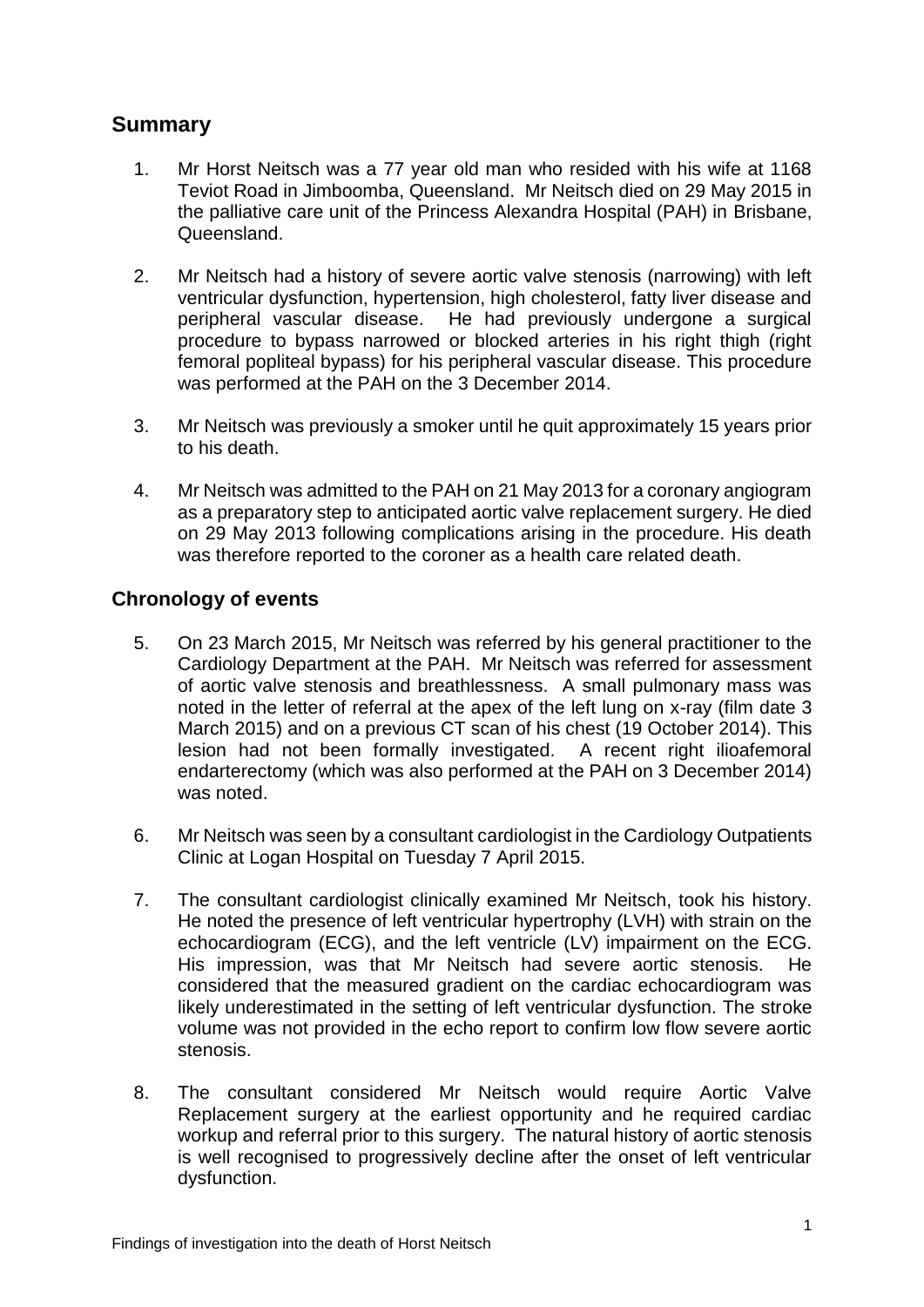- 9. The plan was as follows:
	- Referral (to PAH) for a coronary angiogram to exclude concurrent coronary disease (which might either require angiographic intervention or a combined valve replacement/coronary artery bypass surgical procedure);
	- A repeat echocardiogram so that the (video) images would be on file at Logan Hospital for their records. This would allow the surgeons to review actual films, rather than just a report, should aortic valve replacement surgery be required;
	- A referral for surgical review;
	- Commencement of anti-failure treatment to optimise Mr Neitsch's condition prior to any possible surgery. The consultant cardiologist prescribed Lasix 40mg once daily (a drug to treat heart failure by way of fluid diuresis) and also on Bisoprolol 2.5mg daily (a beta blocker) for his symptomatic treatment of heart failure.
- 10. The consultant documented the history and findings in a Clinic letter. This included reference to the peripheral vascular disease (relevant to angiography access considerations) and the need for a specialist respiratory consult regarding the lung lesion.
- 11. He stated he was informed by Mr Neitsch that his GP had already arranged a consultation and he was to see the respiratory physician at Logan Hospital soon. The Clinic staff confirmed Mr Neitsch was seeing a respiratory physician the following week.
- 12. The consultant cardiologist noted that the respiratory physician would have access to the Clinic letter on file in the Logan Hospital records system. Thus he did not consider there was any need to arrange or expedite respiratory consultation and the respiratory physician's letter would be added to the Logan Hospital file in due course.
- 13. Given the need to expedite his heart related investigations because of progressive severe aortic stenosis, the cardiologist arranged for a cardiac angiogram to be performed in parallel with the respiratory investigations. The angiogram waiting list was about 6 weeks, so he decided to proceed rather than waiting for the respiratory consultation to be completed before deciding on the angiogram.
- 14. The Logan Hospital does not have a Cardiac Catheter Lab ('CCL') and all patients are referred to PAH for angiography (and also for cardiac surgery). Although public patients referred to PAH from Logan Hospital can have procedures done by any of the PAH Cardiologists, most patients from Logan Hospital had angiography procedures performed by either one of two cardiologist who also works at PAH and Logan.
- 15. The consultant cardiologist completed a booking referral for the angiogram at PAH, noting the indication (severe aortic stenosis) and that the plan was for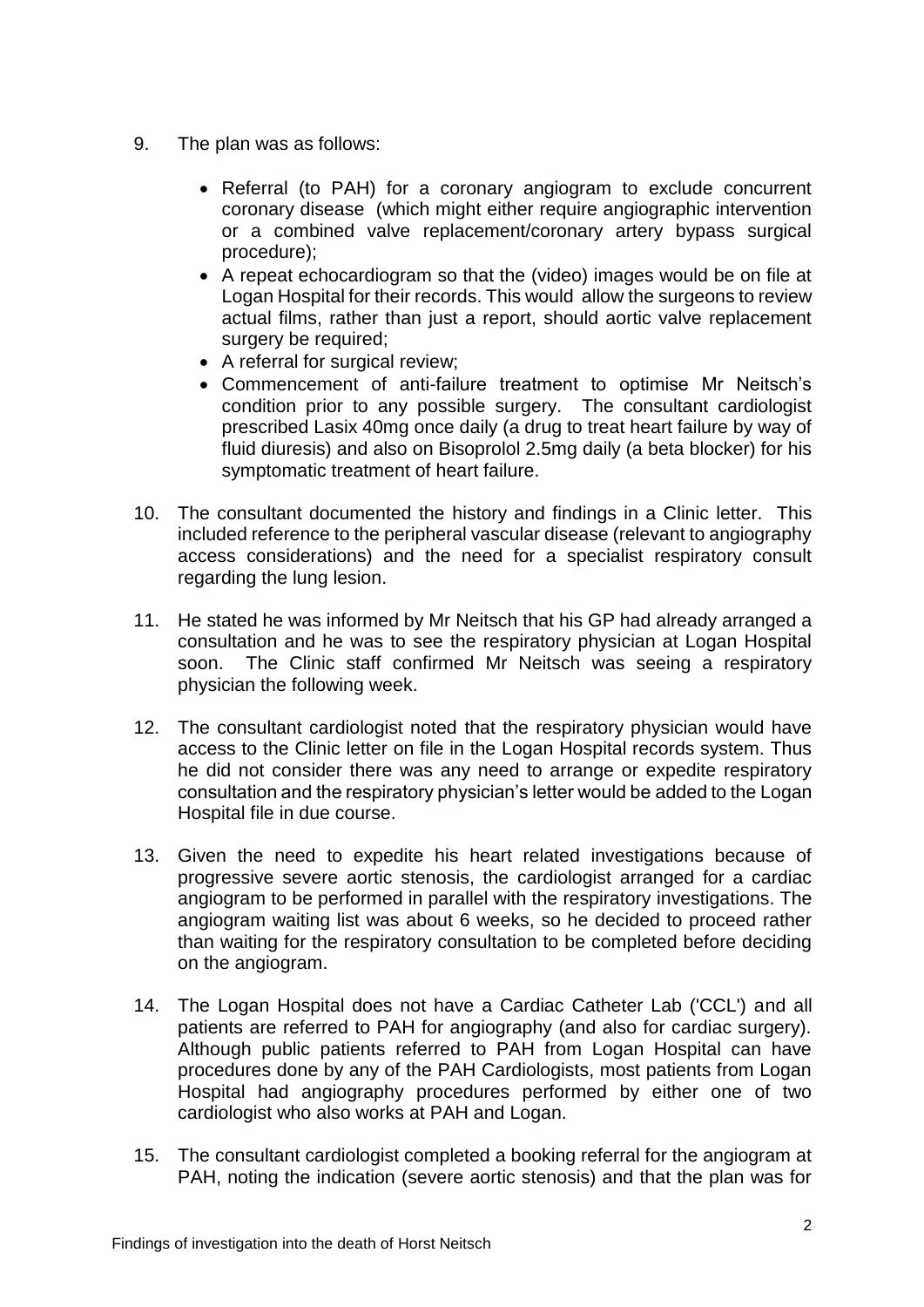the procedure to be performed by the right radial route, (via an artery in the right wrist). This was his usual preferred method of access. The booking referral stated that Mr Neitsch had symptoms of shortness of breath and diagnosed severe aortic stenosis. It noted that cardiac catheterization was to be performed before he underwent aortic valve replacement. The clinical summary stated that Mr Neitsch had severe aortic stenosis with reduced ejection fraction.

- 16. His reason for preferring radial access was that bleeding complications at this site can be more readily controlled than at the femoral site. It also avoids having to transverse the lower artery tree. He noted that Mr Neitsch had peripheral vascular disease, which can affect all of the arteries. A radial approach avoided the known right femoral vascular disease and femoral popliteal bypass sites.
- 17. The indication of radial access on the form did not convey any information about alternative sites. There was also no indication on the booking form that the case was complex, or non-routine. The Consultant says that it was intended that the receiving consultant/proceduralist would have both the booking referral form as well as the clinic letter prior to the angiogram being performed. The clinic letter did warn of the issues of pre-existing peripheral vascular disease and pulmonary assessment.
- 18. Mr Neitsch was seen by the respiratory physician on Monday 13 April 2015 and again on 18 May. On reviewing the medical records, the consultant cardiologist considered that the respiratory physician's impression was that the lung lesions were not malignant and were diagnosed as possibly being a granuloma. The plan was to follow-up Mr Neitsch after a CT scan. Mr Neitsch's symptoms of shortness of breath had improved in the week since commencement of the heart failure treatment. He was also noted to have mild chronic obstructive airways disease which the consultant cardiologist thought would not preclude him from having an aortic valve replacement.
- 19. Mr Neitsch was initially listed for cardiac catheterisation on Wednesday the 13 May 2015 on that consultant cardiologist's list. He was however absent on that day and Mr Neitsch's booking was therefore transferred to the following week (21 May 2015), a list supervised by the second consultant cardiologist who had some spare capacity in his list to "make up" recently cancelled cases.
- 20. On the 21 May 2015, Mr Neitsch presented to the PAH. On arrival, he was assessed by the Cardiology Registrar who also obtained his consent prior to the performance of the angiogram.
- 21. The cardiology registrar had access to the one page booking form from the Logan Hospital which had been completed by the consultant cardiologist.
- 22. There was no attached correspondence of information available other than the booking form for angiogram.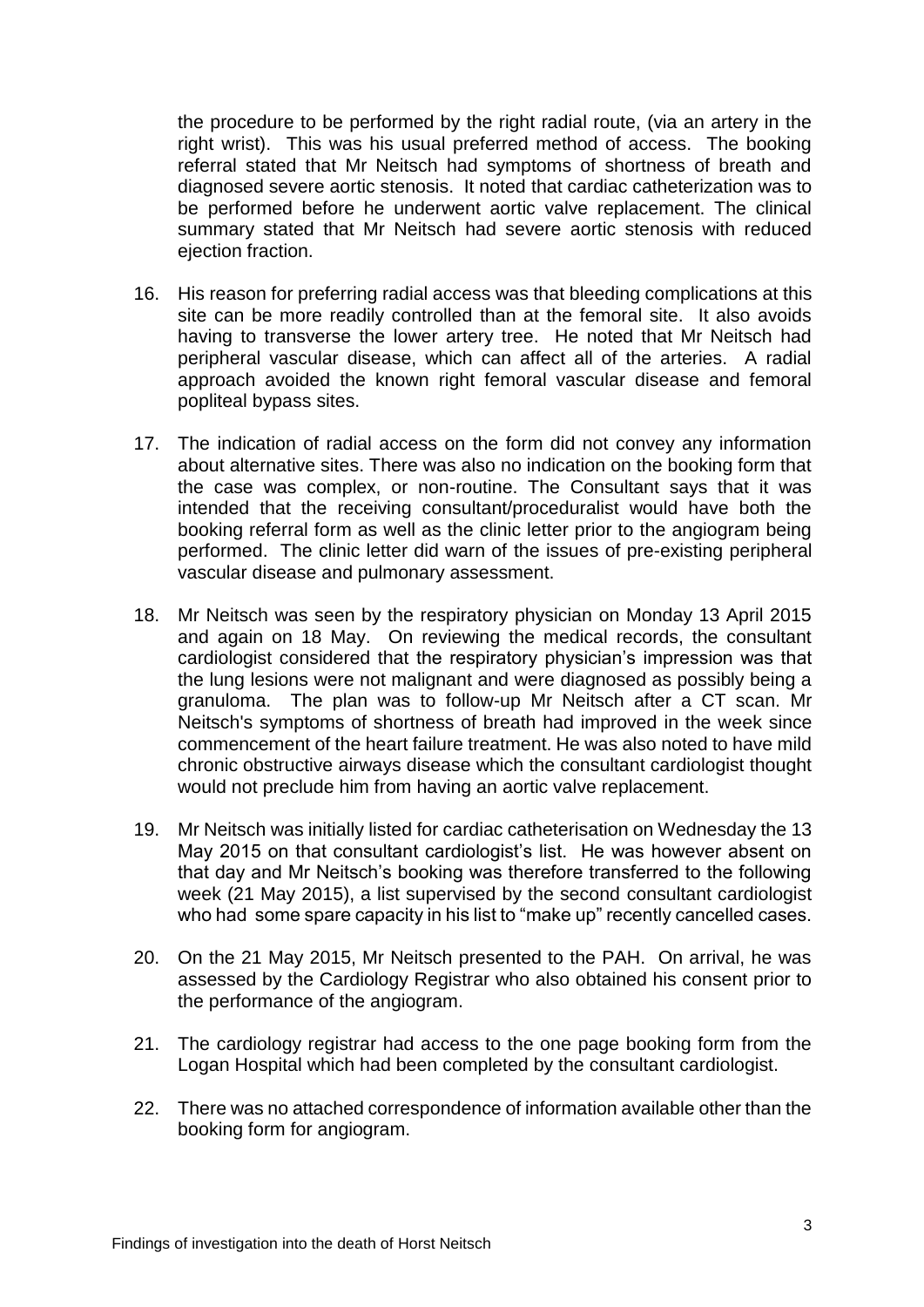- 23. Mr Neitsch indicated to the registrar that he had a history of peripheral vascular disease and had recently had vascular surgery on the right femoral artery. On examination, Mr Neitsch appeared well. He had normal breath sounds with no additional breath sounds on auscultation.
- 24. Assessment of his pulses for angiogram approach revealed absent pulses at the right femoral (thigh) and right dorsalis pedis (foot). On the left hand side there was a femoral pulse palpable but absent peripheral pulses.
- 25. Assessment of his radial arteries by Allen's test and also by oxygen waveform assessment revealed neither left nor right radial arteries were suitable for a radial approach.
- 26. The registrar obtained informed consent from Mr Neitsch after informing him of the risks of coronary angiogram including:
	- bleeding and bruising at puncture site;
	- damage to the arteries from the access site to the heart which may require surgical repair;
	- risk of abnormal heart rhythms which may require further treatment risk of heart attack and stroke;
	- risk of reaction to the x-ray contrast;
	- risk of renal dysfunction following administration of contrast;
	- risk of requiring emergency surgery or angioplasty and risk of death as a rare consequence of having this procedure.
- 27. Mr Neitsch signed the consent form following this discussion.
- 28. The Registrar stated he discussed the situation with the Interventional Fellow and advised him of his concerns about vascular access. He advised that radial arteries were not suitable, right femoral artery was not palpable and there was absent pulses distal on the left leg raising concerns about significant vascular access. The Interventional Fellow advised him he would review the patient prior to proceeding to angiogram.
- 29. The Registrar also advised second consultant cardiologist who was replacing the first cardiologist of his concerns about vascular access and that there was no available information or correspondence about the reason for angiogram other than the booking form.
- 30. When the second consultant cardiologist spoke with Mr Neitsch, he described symptoms consistent with severe aortic stenosis namely exertional dyspnoea (laboured or difficult breathing) and exertional chest pain. The second cardiologist looked for Mr Neitsch's echocardiogram on the Queensland Health electronic system and found that no record of the echocardiogram was available either at Logan Hospital or PAH.
- 31. The second cardiologist was not comfortable to proceed without the echocardiogram report or a referral letter showing the echocardiogram parameters to indicate severe aortic stenosis. He says that he therefore rang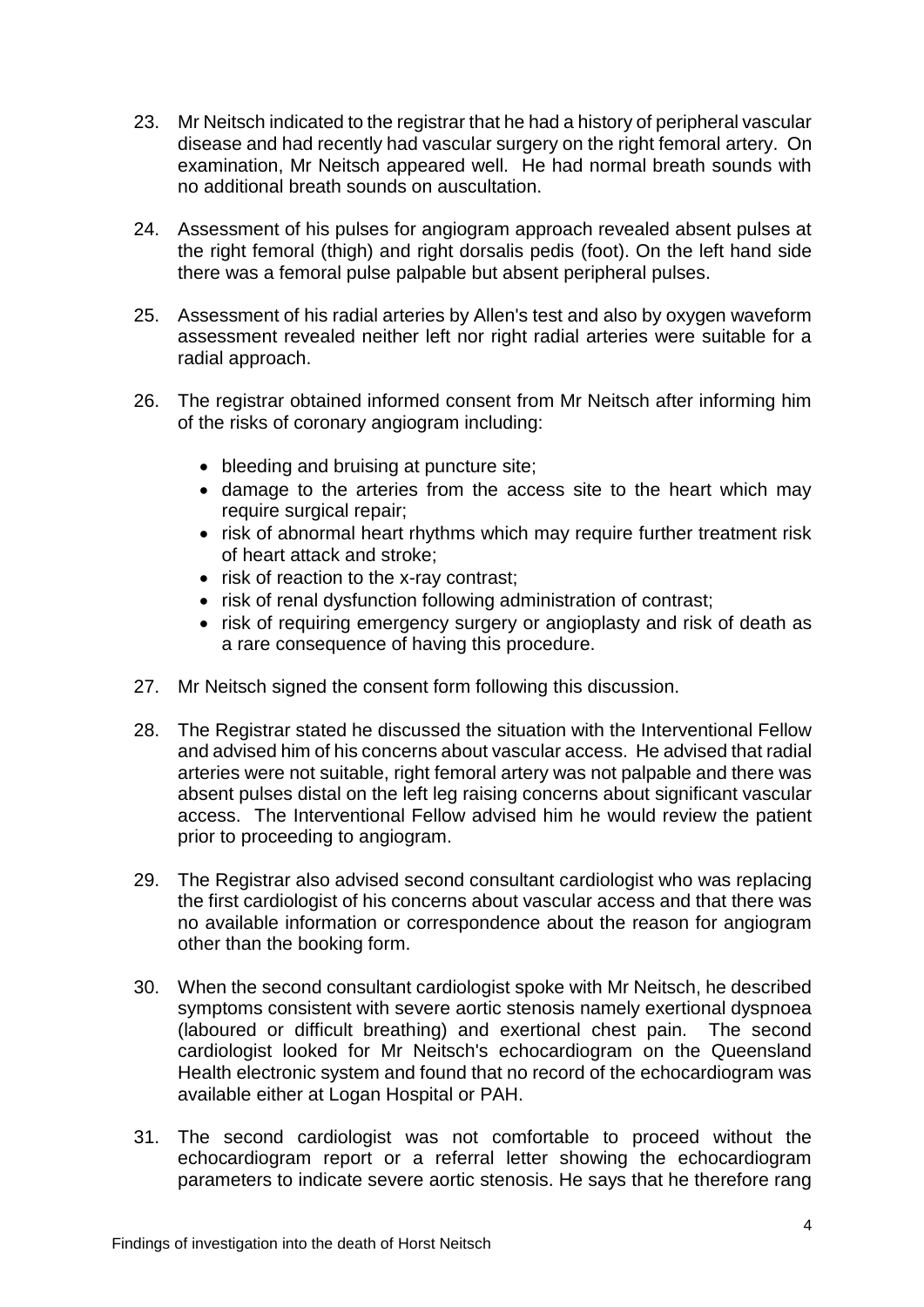his registrar at Logan Hospital to see whether this documentation could be located.

- 32. His Registrar found a referral letter from the original consultant cardiologist, dated 7 of April 2015 but could not locate the echocardiogram. The referral letter was faxed to the second cardiologist and arrived shortly before Mr Neitsch was ready to go for the angiogram.
- 33. The letter to confirm the echo parameters was reviewed and it was decided to go ahead with the procedure because the letter confirmed that the echo parameters were consistent with the symptomatic aortic stenosis. The second cardiologist was aware that vascular access may be difficult and decided to proceed with femoral access since his radial pulses were so poor.
- 34. He was also aware from Mr Neitsch's PAH records that he had undergone a right ileo-femoral endarterectomy six months previously. Therefore his preference was that the femoral access be via the left side because of the previous surgery on the right side. The second cardiologist did not access the previous angiographic and ultrasound examinations of Mr Neitsch because he was not aware of their existence and the femoral pulses were weak but still palpable. On questioning about his vascular disease Mr Neitsch did not volunteer any information about previous investigations.
- 35. The second cardiologist then asked an Interventional Fellow to carry out the angiogram. The Interventional Fellow was qualified and capable of performing coronary angiography independently and unsupervised. He had performed approximately 1000 procedures including between 300 and 400 since starting at the PAH earlier that year.
- 36. The second cardiologist advised Interventional Fellow of Mr Neitsch's history including that he had aortic stenosis, peripheral vascular disease and had recently had surgery on his right leg. He advised that had assessed Mr Neitsch and that he had palpable pulses in both lower limbs, but that the left pulses were weaker than the right. He had determined that the radial artery was unsuitable for catheterisation and therefore suggested to the Interventional Fellow to attempt catheterisation via right femoral artery.
- 37. The Interventional Fellow did not conduct his own examination of Mr Neitsch as he was already prepped and draped and ready to undergo the procedure.
- 38. The procedure for coronary angiography involves infiltrating local anaesthetic to the procedure site, in the region below the groin fold. A needle is then inserted under the skin and the artery is punctured to obtain arterial access. Arterial access is confirmed by checking for good flash back, which blood is spurting out of the needle once inserted. Once correct placement of the needle is confirmed a wire, known as a "J-wire", is passed through the needle into the artery. The needle is then withdrawn and a sheath is inserted over the wire.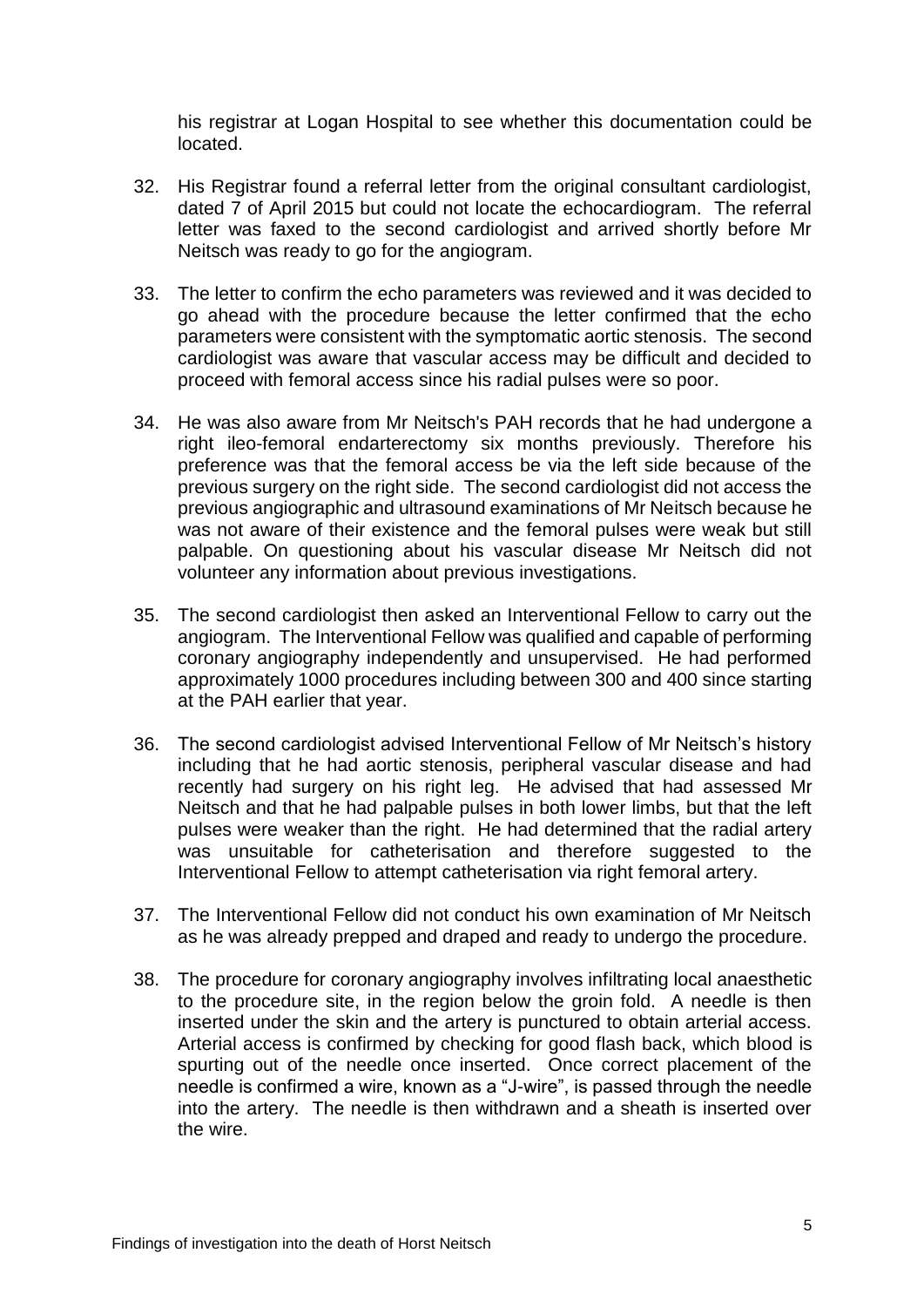- 39. According to the Procedure Report from the PAH, Mr Neitsch was anesthetised at 08:31.
- 40. Upon insertion of the 'J-wire', the Interventional Fellow immediately encountered a lot of grittiness which indicated to him that that the wire was not in the right place or that there was calcium or some other obstruction in the artery preventing the clean passage of the wire. He attempted to re-adjust the needle and reintroduced the wire under fluoroscopy but there was still a lot of resistance and the wire would not pass. He therefore re-inserted the needle higher up the artery but noted that still the wire would not pass.
- 41. He consulted the second cardiologist and suggested that maybe radial arterial access should be considered, however upon assessment by the second cardiologist, the radial pulse was not considered to be good and therefore an attempt to gain access radially should not be made. Instead it was suggested that access via the left femoral artery be attempted.
- 42. Under the supervision of the second cardiologist, the Interventional Fellow attempted access via the left femoral artery. Good flashback was achieved however, he immediately encountered grittiness and so passage of the wire was performed under fluoroscopy. The wire passed through the femoral artery for a short distance with some resistance. Further resistance was encountered and the wire was not able to be passed into the lilac artery.
- 43. It was suspected that the obstruction was probably a fleck of calcium. This was because Mr Neitsch's arteries were extensively calcified. The two doctors then decided that it would be a good idea to take a quick look at the artery via femoral arteriogram. This is performed by injecting dye into the artery to assess opacification on radiographic imaging.
- 44. It was decided that if the artery looked significantly stenosed, (narrowed) then they would abandon further attempts at coronary angiography. As the wire would not pass into the artery any further, the Interventional Fellow took the needle out and attempted to insert a sheath to facilitate femoral arteriogram. He encountered difficulty in inserting the sheath, possibly due to the presence of calcification. After discussion with his colleague, it was decided that he would try a smaller dilator to dilate the tissues to assist the sheath to pass.
- 45. A 4 French dilator was inserted with some effort and grittiness could be felt during insertion. Once the dilator was in, the wire was removed and then connected to the contrast manifold.
- 46. Dye was then injected into the artery and it was immediately obvious that there was extravasation of the dye out of the artery, meaning the artery wall had been breached.
- 47. The vascular surgeons were immediately called to assist. Mr Neitsch lost blood pressure and was therefore administered with Aramine. Within about ten minutes, the vascular Fellow and Vascular Consultant arrived.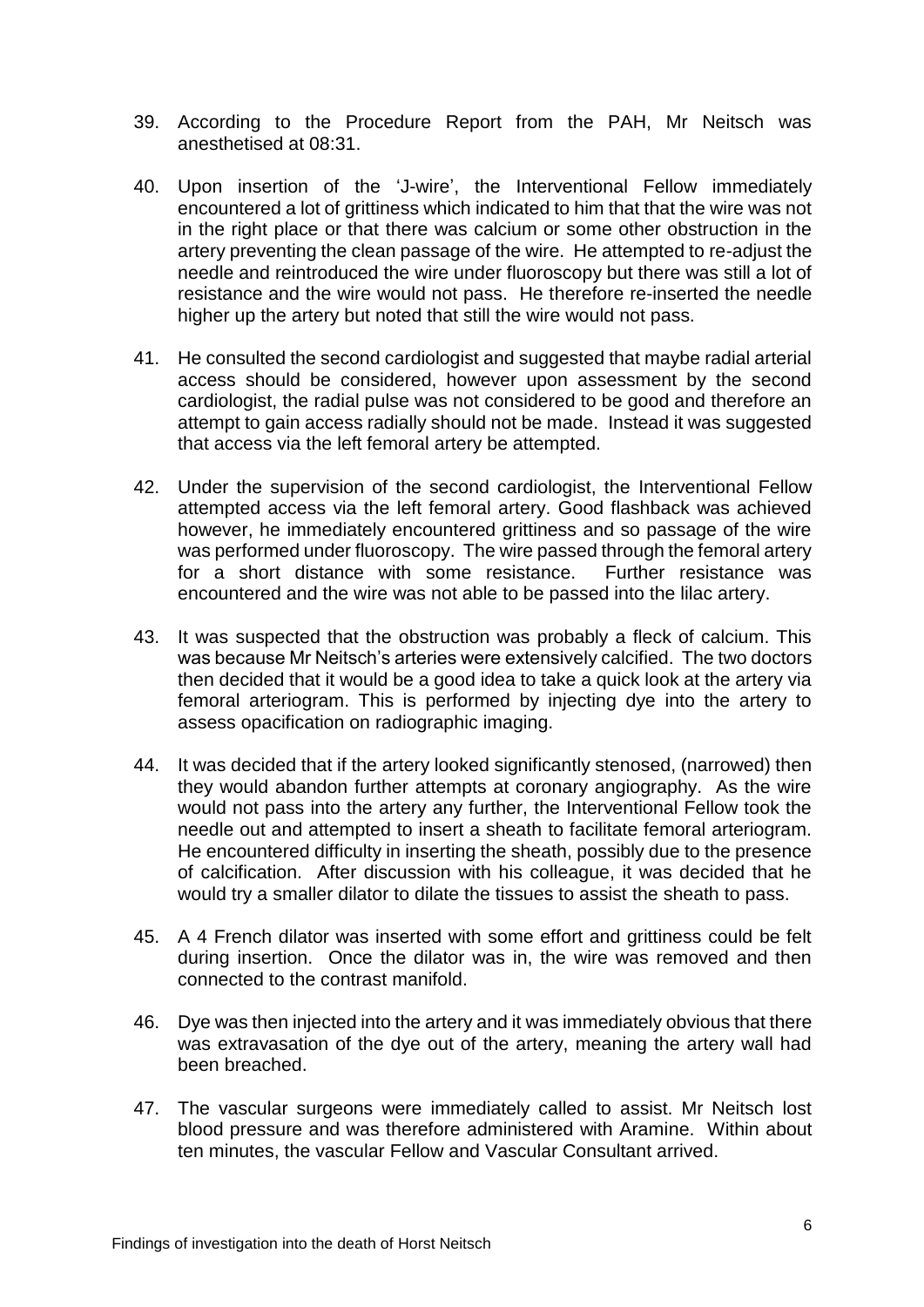- 48. The vascular consultant considered that Mr Neitsch was stable enough on their arrival not to warrant open surgery as this would have placed more strain on his heart. He therefore proceeded to perform femoral angiography to diagnose the problem. Dye was injected into the existing sheath and it was established that the bleeding had stopped.
- 49. The angiogram showed there was extensive arterial wall disease with a large marble shaped deposit bulging into the lumen of the artery a few centimetres above the arterial entry point. The sheath had perforated the artery wall at the base of this round protruding plaque (usually described surgically as 'eccentric coralline plaque' because it looks and feels like hard round coral).
- 50. The vascular consultant considered that the shape of the plaque guided the sheath to its base where access was being gained and the perforation occurred as the sheath was being advanced. A guide wire was placed past the coralline plaque and a 4cm covered stent was expanded 2cm above and below the perforation to seal it off.
- 51. An angiography check showed a good result. It was at that time that a discussion took place about proceeding with the planned coronary angiogram. It was felt that Mr Neitsch was stable enough for the angiogram to proceed.
- 52. A coronary angiogram was then performed by the second consultant cardiologist and revealed severe triple vessel coronary disease.
- 53. Following the procedure, Mr Neitsch's care was handed over to Coronary Consultant.
- 54. At approximately 11:10 Mr Neitsch was admitted to the coronary care unit (CCU).
- 55. On admission, the nursing notes indicate that his blood pressure on arrival was 59/41 and that Mr Neitsch was feeling lightheaded. Aramine 1mg was given as a stat dose. Normal saline was administered at 1000mls per hour. The doctors were noted to be present at his bedside at that time.
- 56. His blood pressure was reported to have come back to 106/54. The sheath was noted to be insitu with significant bleeding at the site. The Interventional Fellow applied manual pressure to the artery. When the pressure was released, the bleeding would commence again. An inter-dwelling catheter was therefore inserted.
- 57. At 12:00 the sheath was removed by the Interventional Fellow and he remained applying pressure until 12:20 when this was taken over by nursing staff. At 12:10, his blood pressure was noted to be 73/50 therefore intra venous fluid (IVF) was increased to 100mls per hour and he was administered with 1mg of Aramine.
- 58. Haemostasis was achieved and it was noted that his right groin was bruised but that there was no haematoma or ooze. There was nil abdominal pain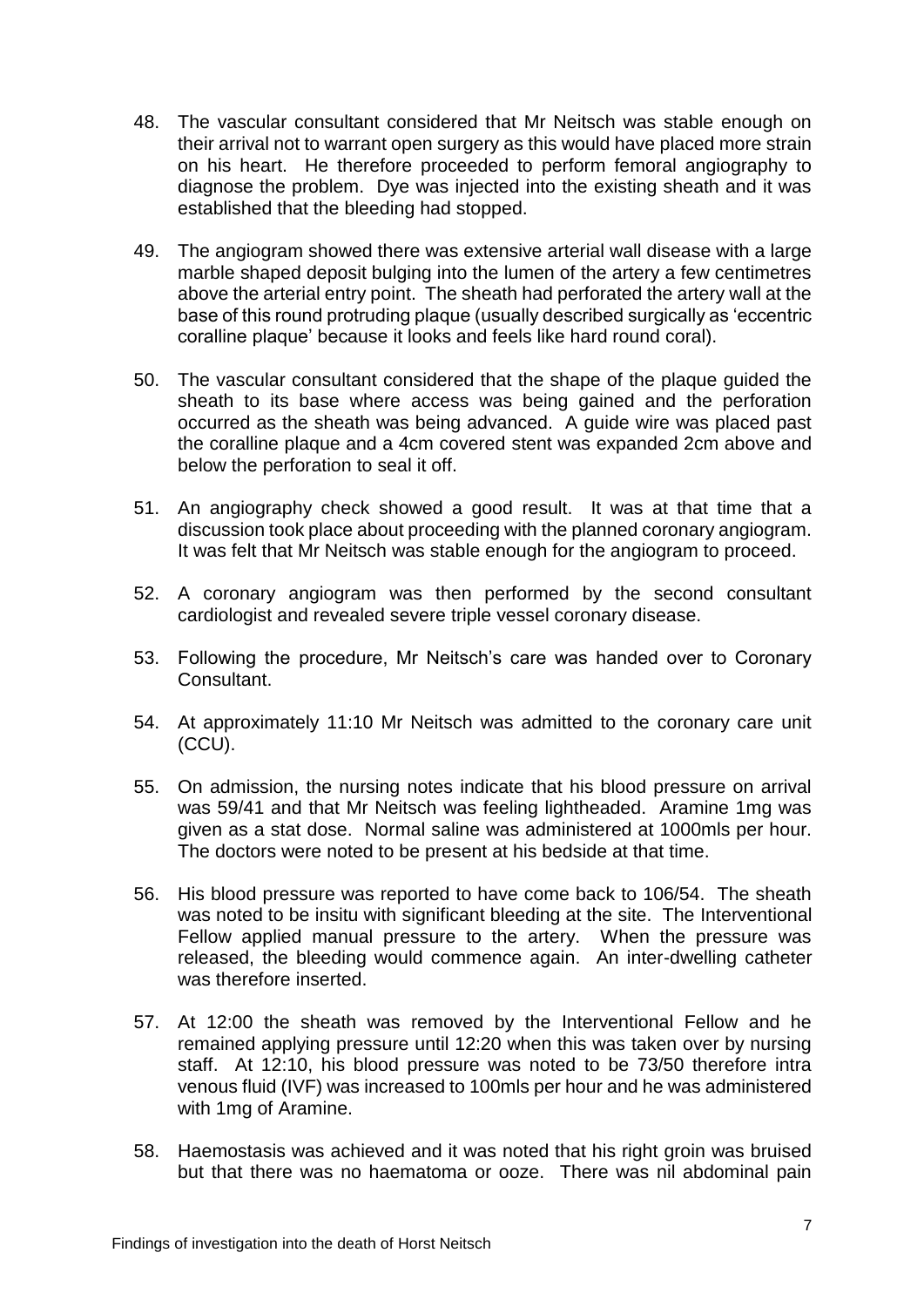noted. One unit of packed red blood cells was commenced at 13:00 to address the low haemoglobin level of 68.

- 59. Mr Neitsch was noted to be tired but easily rousable. His pedal pulses and circulation were poor due to the peripheral vascular disease. His urine output was initially slow but improved. Mr Neitsch reportedly complained about a 'burning sensation' in his chest during the sheath removal but this ceased without intervention.
- 60. At 17:30, Mr Neitsch was reviewed by the Cardiology Resident who noted at the time he had received two bags of packed red blood cells. Mr Neitsch denied any shortness of breath. On examination, his respiratory rate was 19, oxygen saturation was 96%, his heart rate 81 beats per minute and his blood pressure 96/59. It was noted that there were some chest crackles in the midzone. His jugular venous pressure (JVP) was approximately 3cm with pitting oedema.
- 61. The plan at that time was to administer 10mg of frusemide intravenously and then to repeat again at 19:00. He was for reassessment of his fluid status after the third bag of red blood cells.
- 62. During a nursing review at 20:00 that evening, Mr Neitsch reported "burning" and the ECG showed changes suggestive of cardiac ischemia. The ward call doctor was notified and gave a phone order for fentanyl.
- 63. At 04:45 on the 22 May 2015, the next Registrar was called to review Mr Neitsch for low blood pressure and chest pain. The registrar described Mr Neitsch as clammy and noted his blood pressure was 75/59, his heart rate was 110 and his oxygen saturation 96%. His ECG showed ST segment elevation in a lead and a VR and global ST depression elsewhere. However, he was noted to be talking in full sentences, was not in distress and was denying shortness of breath. Upon examination, he had dual heart sounds with an ejection systolic murmur and bibasal crepitations on lung auscultation. There was bruising to the left femoral puncture site with pulse felt. His abdomen was soft.
- 64. He was administered with 250ml of intravenous normal saline after which his blood pressure was systolic of 70mmHg. The registrar ordered 0.5mg of metarminol (Aramine) (a short acting peripherally administered vasopressor) and his systolic blood pressure improved to 122mmHg.
- 65. The registrar ordered rechecking of his bloods and noted a haemoglobin level of 91. These bloods were recorded as collected at 04:30. The registrar contacted the on call Cardiology Registrar and then ordered ongoing fluid and provision for further metaraminol and intravenous fluid bolus.
- 66. The on call cardiology registrar attended the hospital to review Mr Neitsch at approximately 05:00 and found him to be maintaining an adequate blood pressure, though he remained tachycardic. There were no external signs of bleeding but recurrent internal bleeding remained a concern. He had no chest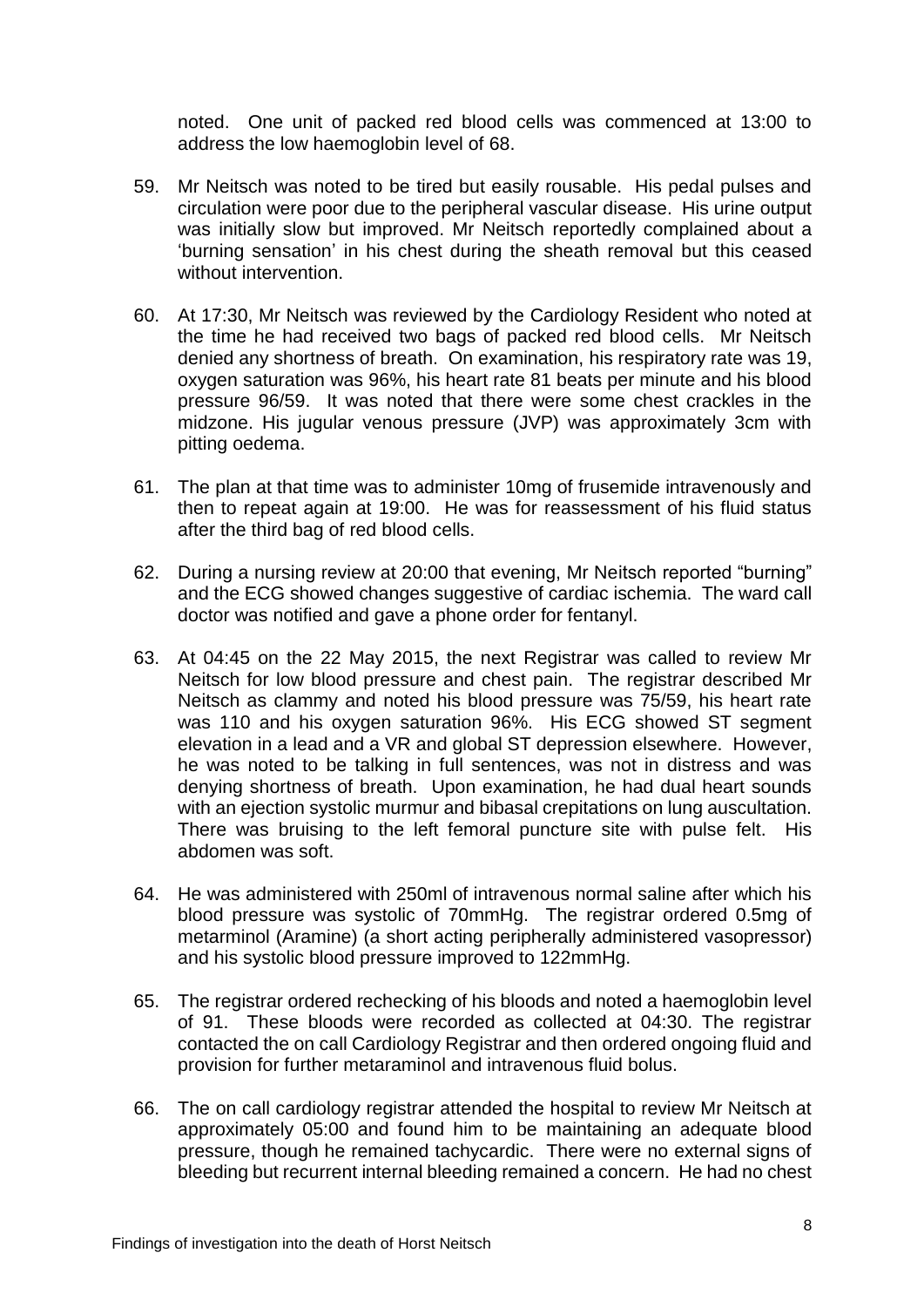discomfort at this time. His ECG was consistent with global cardiac ischaemia, in the setting of recent hypotension, hypovolaemia, severe aortic stenosis and coronary artery disease. On blood tests collected at 04:30, his troponin (cTnI) was modestly elevated at 1.3mcg/L.

- 67. The on call cardiology registrar made a plan to transfuse Mr Neitsch with a further unit of packed red blood cells and repeat his haemoglobin measurement. Serial cardiac enzymes were also to be collected.
- 68. A bedside chest x-ray was organised to assist in the assessment and management of his fluid status, given the large volume of intravenous therapy he had received.
- 69. At approximately 06:30, Mr Neitsch became hypotensive again. His blood pressure improved with a bolus of metaraminol but he remained tachycardic and had clinical signs of poor peripheral perfusion. The on call cardiology / coronary Consultant, was contacted. He requested that the on call cardiology registrar consult the intensive care unit team regarding ongoing inotropic support.
- 70. An arterial blood gas was taken and demonstrated a stable haemoglobin from 04: 30 at ~96g/dL. Subsequently, the main cause for recurrent hypotension was thought to be poor cardiac output due to severe aortic stenosis and cardiac ischaemia.
- 71. At approximately 07:30, Mr Neitsch was noted to have left-sided neurological deficits, predominantly left arm and leg weakness, consistent with a new stroke. He was not stable enough to undergo a CT scan of his head at that time. The on call cardiology registrar handed over Mr Neitsch's care to the CCU team, including the cardiology consultant on duty that day, and had no subsequent involvement in the patient's care.
- 72. At 08:00 on 22 May 2013, Mr Neitsch's care was taken over by another Specialist Cardiologist. He considered the diagnosis was cardiogenic shock secondary to severe aortic stenosis and underlying ischaemic cardiomyopathy with associated anaemia most likely from the procedural complications and likely new stroke.
- 73. A management plan was put in place which included:
	- An increase in inotrope therapy:
	- Maintenance of hydration;
	- Improve renal output;
	- Exclude active bleeding;
	- Transfuse packed cells and investigate for stroke.
- 74. The specialist cardiologist informed Mr Neitsch and his family members who were present that his prognosis was extremely guarded. A referral to the stroke unit had also been made and an echocardiogram ordered.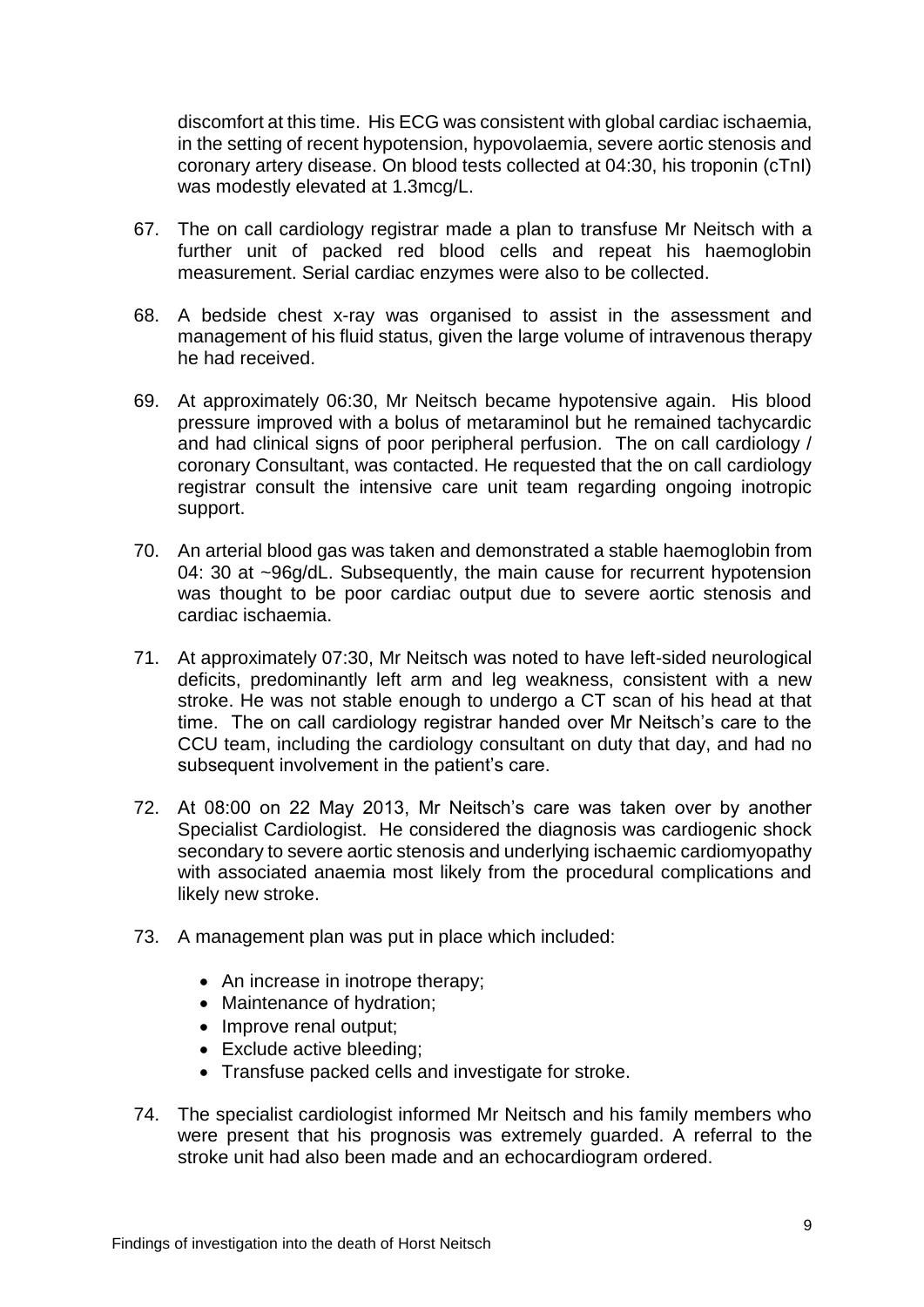- 75. At 12:00 Mr Neitsch's condition had not improved. He had been persistently hypotensive for an extended period. The results of the echocardiogram concurred with the clinical assessment. The specialist cardiologist reviewed Mr Neitsch and made notes after a long discussion with Mr Neitsch, his wife and family. He informed Mr Neitsch and his wife and family that the pathological processes occurring were unfortunately most likely irreversible, and that his condition was such that it was appropriate to consider palliative care.
- 76. He also asked for a review by the intensive care team, cardiothoracic surgery team and the physician who had performed the coronary angiogram. This was to enable clinical concurrence with the assessment that Mr Neitsch's condition should be considered palliative.
- 77. At 13:00, Mr Neitsch was reviewed by a Cardiac Surgeon. He came to the conclusion that Mr Neitsch was not a suitable candidate for an emergency surgery which would have consisted of coronary artery bypass graft, aortic valve replacement and mitral valve replacement. There were several factors that contributed to his findings:
	- Mr Neitsch was 77 years old, had severe aortic stenosis and severe three vessel coronary disease;
	- He was in cardiogenic shock from global ischemia which it was considered related to the vascular complications of his angiogram;
	- Mr Neitsch's left ventricular ejection fraction was 15% with moderate to severe mitral regurgitation;
	- Mr Neitsch had acute renal failure with calculated glomerular filtration rate of 47 mls/minute; and
	- Mr Neitsch was requiring inotropic support, had had a new stroke and had a background of class III shortness of breath prior to admission.
- 78. The cardiac surgeon considered that if Mr Neitsch underwent the emergency surgery there would have been a perioperative risk of mortality of 67.49%. This percentage was calculated using the Euroscore II Calculator. Even in the 1/3 chance of survival, the best case scenario would result in permanent nursing home placement. The cardiac surgeon said that he discussed these findings with the specialist cardiologist.
- 79. All treating clinicians subsequently agreed with the assessment that Mr Neitsch should be palliated, and comfort measures were employed and measures put in place, including making a do not resuscitate (DNR) order.
- 80. Mr Neitsch and his family were informed of his progress at each stage, and they were all in agreement with the management plan.
- 81. On 23 May 2015 at 09:30 a palliative care referral was made and a palliative care plan made.
- 82. On 29 May 2015, at 14:31, Mr Neitsch passed away.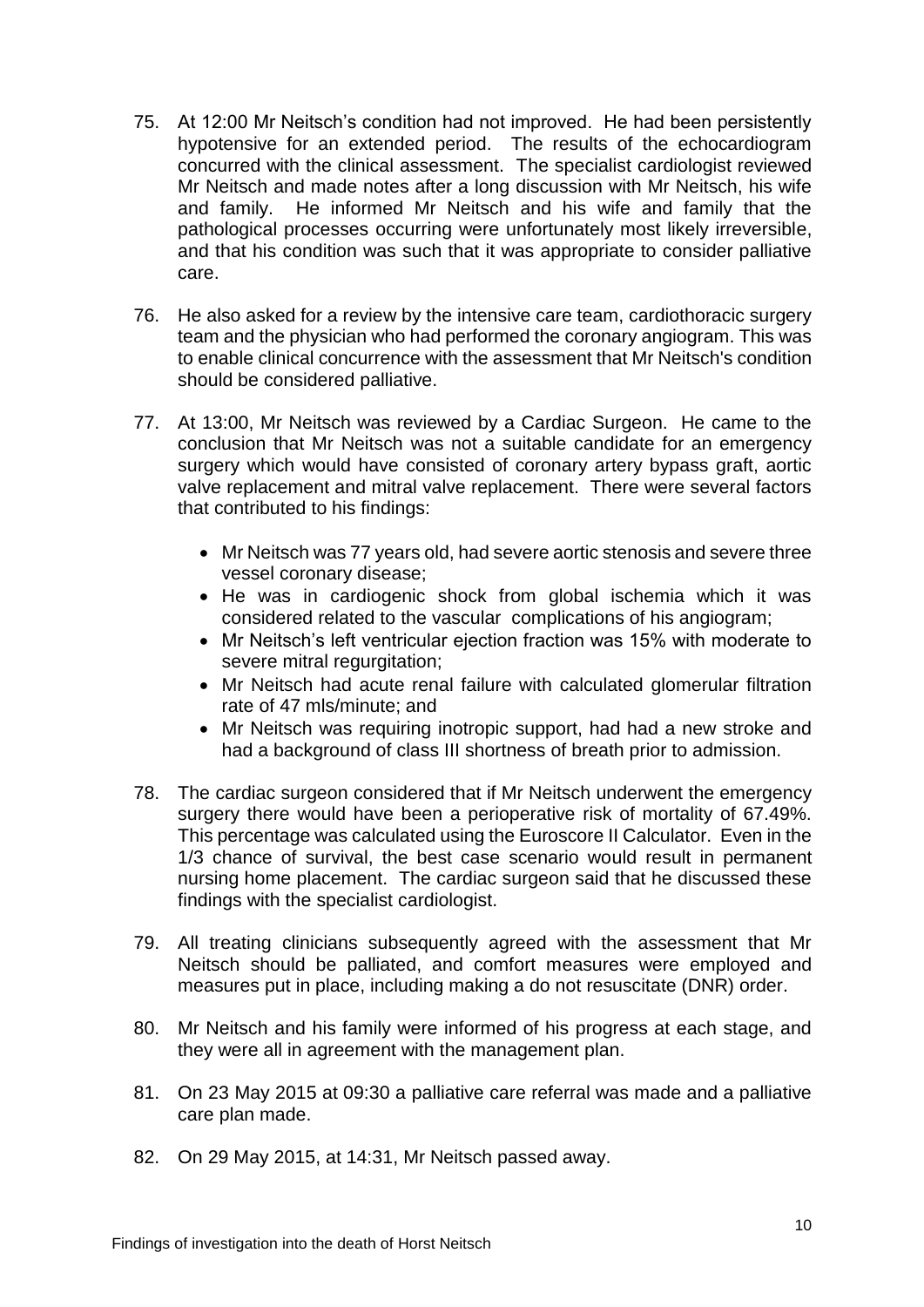- 83. A Cause of Death certificate was completed by another doctor and the cause of death listed as:
	- $\bullet$  1(a) Stroke
	- 1(b) Cardiogenic shock; and
	- 1(c) Severe Aortic Stenosis and three vessel coronary artery disease.

#### **Initial Clinical Forensic Medicine Unit advice**

- 84. CFMU advice was sought from Dr Natalie MacCormick who advised that Mr Neitsch was at a higher risk of vascular complication from the coronary angiogram due to his peripheral vascular disease.
- 85. Dr MacCormick considered that the indication for doing a coronary angiogram in Mr Neitsch was very reasonable.
- 86. Dr MacCormick opined that it would have been prudent for Mr Neitsch to have been medically reviewed at 20:00 on 21 May 2015 when he experienced chest "burning" with acute ECG changes, especially given the complications he had experienced earlier that day. She considered it was very likely that he was suffering a cardiac event (type 2 myocardial infarction, as a result of blood loss in the context of severe aortic stenosis) which contributed to the subsequent cardiogenic shock. By the time he was seen in the morning he was in progressive cardiogenic shock. She opined that it is possible that if he had been medically reviewed 8 hours earlier, the hypotension and anaemia could have been managed more aggressively.
- 87. Dr MacCormick noted however that this may not have changed the outcome of this case. She did not have any concerns with the death certificate.
- 88. As a result of the CFMU advice it was determined the death was reportable.

#### **Internal review by Princess Alexandra Hospital**

- 89. The Director of Cardiology at PAH reviewed the medical care and management provided to Mr Neitsch and prepared a review for the Patient Safety and Quality Team. In summary, the Director of Cardiology was concerned that:
	- There was no indication on the booking form [completed by the original consultant cardiologist ] that the case was complex, or non-routine;
	- On the day of the procedure, Mr Neitsch's outpatient letter from the Logan Hospital was not available nor was the echo result and they needed to be sought urgently from the Logan Hospital;
	- The admitting junior cardiology Registrar raised concerns about vascular access to the supervising consultant. Radial access was reconsidered, but because of poor radial pulses a decision was made to proceed via the femoral route. Neither the supervising consultant nor the interventional fellow, who participated in the procedure, accessed the Agfa angiographic images available on PAH lmpax from the recent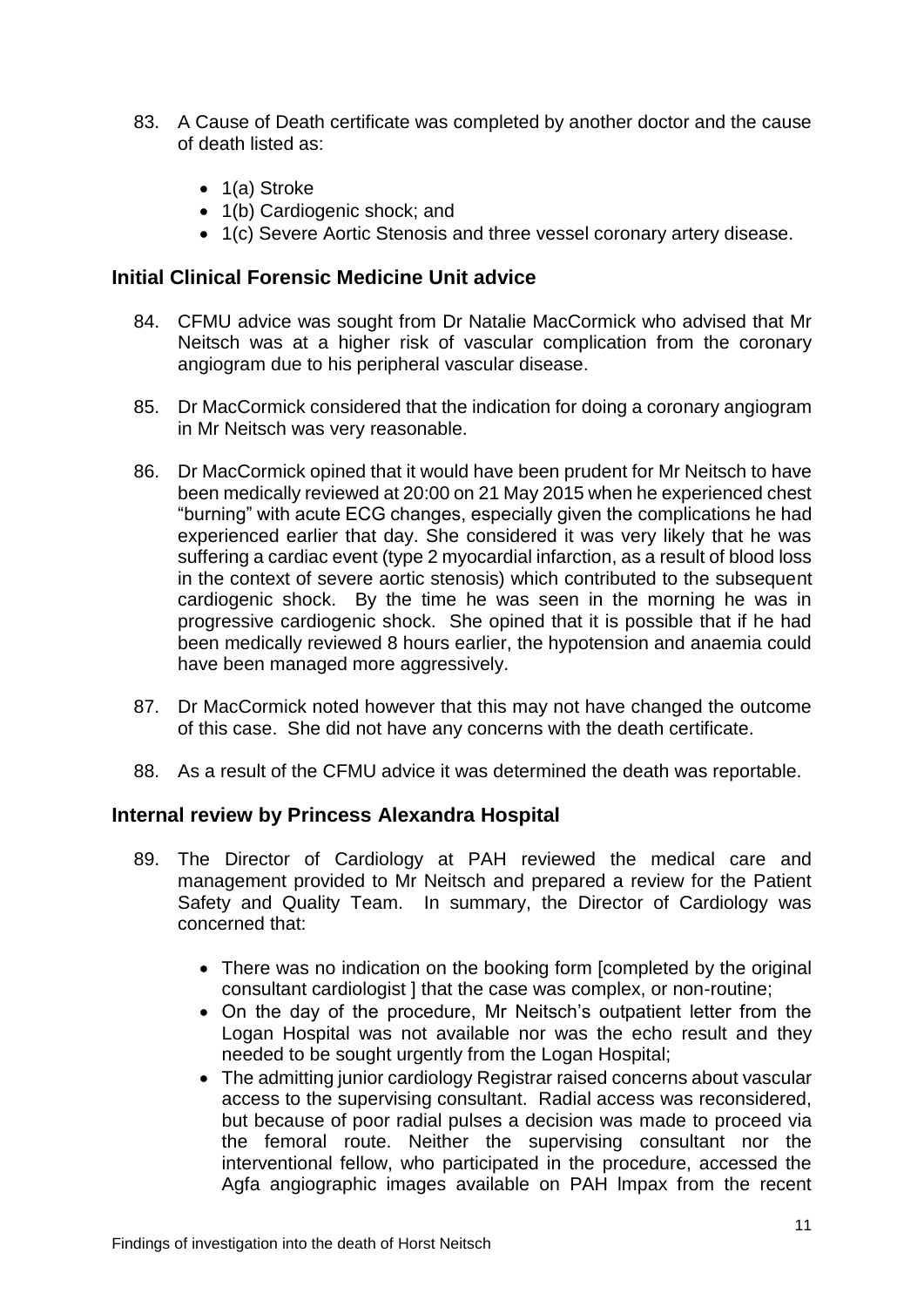vascular surgery. Specifically there was a right leg arterial Doppler examination available from February 2015, (following the vascular surgery performed in December 2014), as well as a CT angiogram which outlined the ilio-femoral anatomy from July 2014;

- The prime system failure identified that no individual clinician assumed total responsibility for the safe conduct of Mr Neitsch's assessment and investigation. While it appeared that the clinical problem was severe aortic stenosis, the patient was submitted to cardiac catheterisation prior to repeat conclusive echo documentation of the severity of the aortic stenosis; and
- Mr Neitsch was also submitted for cardiac catheterisation prior to formal evaluation of the pulmonary nodule, which could quite well have indicated pulmonary malignancy, which would have had a clear impact on the decision process regarding cardiac catheterization and plans for cardiac surgery.
- 90. The Director of Cardiology noted that the case had been thoroughly discussed and dissected with the clinicians involved. The interventional cardiology fellow had been counselled and retrained in safe techniques of femoral arterial access. He had also been re-counselled that under no circumstances could he attempt procedures on patients with whom he is not thoroughly familiar. All clinicians were made aware of the necessity for assumption of encompassing personal responsibility for the safe conduct of their cardiology patients.

#### **The original consultant cardiologist's comments/improvement actions**

- 91. The consultant cardiologist was asked to provide a statement to assist the coronial investigation and address the Director of Cardiology's concerns.
- 92. The consultant stated he has changed his process for angiogram referrals and clinic letters following Mr Neitsch's death.
- 93. The medical typist now marks the letter (cc) to the PAH CCL as a default if the patient is being considered for angiography at PAH. This means that the letters are now sent both to PAH (records) and the CCL.
- 94. It was also decided that, unless urgent, the referral is not sent until the Clinic letter is typed, so that both documents are sent simultaneously.

#### **The interventional Fellow's comments/improvement actions**

- 95. The Interventional Fellow was also asked to provide a statement to assist the coronial investigation and address the Director of Cardiology's concerns
- 96. The Interventional Fellow stated it was and is his usual practice to review a patient's admission notes, and all relevant documentation and imaging prior to performing any procedure on the patient. He said that he will normally also see and examine the patient first before performing the procedure.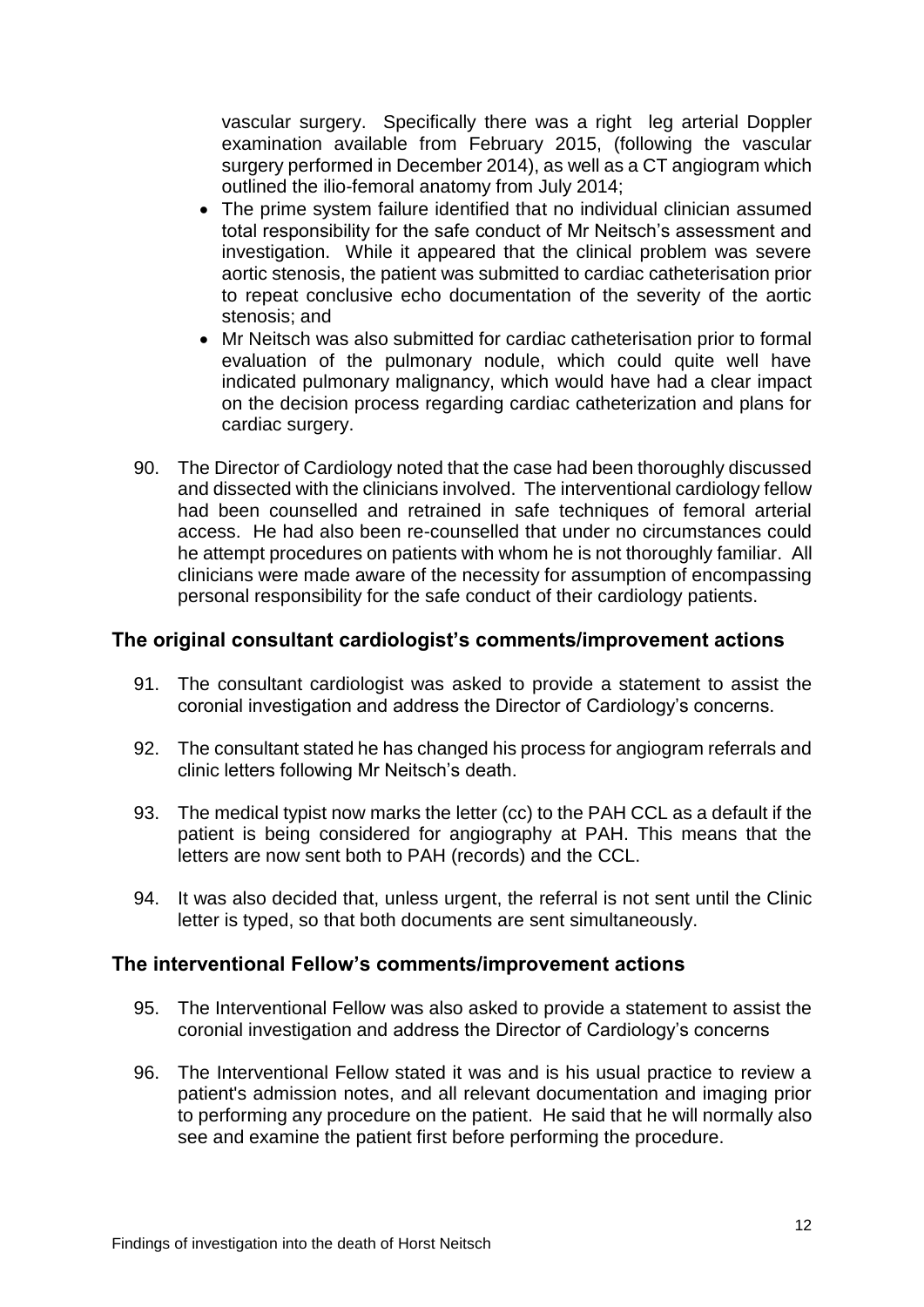- 97. He reiterated that the reason he did not do so in this case was because Mr Neitsch was already prepped and draped, waiting on the table to undergo the procedure .
- 98. He says that he did review the admission notes for Mr Neitsch but did not peruse the entire file to assess his background story.
- 99. He said that when admitting patients, it his usual practice, where a patient has peripheral vascular disease, to include detailed Information about the extent of the disease in his admission notes, including for example, the percentage of occlusion of the vessels.
- 100. He said that while the admitting Registrar's note did indicate that Mr Neitsch had peripheral vascular disease, there was no further information about the extent of the disease.
- 101. He acknowledged that he did not review the available imaging referred to by the Director of Cardiology. This would be his usual practice, however in this case the consultant cardiologist had provided handover of the patient, including direction about the proposed access route, Mr Neitsch was ready prepped and draped on the table, and he did not feel that there was an opportunity to perform a more detailed review of the available imaging.
- 102. The Interventional Fellow accepted that the imaging does provide better appreciation of the extent of the peripheral vascular disease and assists with planning. However, the presence of peripheral vascular disease would, of itself, not require immediate abandonment of any attempts at coronary angiography. He said that reviewing the images may perhaps have led him to use different wires for access.
- 103. He noted that there is always a risk of vascular perforation in any coronary angiogram, particularly in patients with peripheral vascular disease. In this case, even reviewing the images may not have entirely obliterated the risk of complication if they proceeded via femoral access.
- 104. He said that one of the options in this case, may have been to attempt radial arterial access, as femoral arterial access was problematic.
- 105. Interventional cardiology by way of femoral arterial access, including for coronary angiography, has been the main method of operation for many years. Many senior Consultant leveI practitioners, including those at PAH, were trained as femoral interventional Cardiologists.
- 106. He said that interventional cardiology by way of radial arterial access is a relatively new mode of operation.
- 107. He said that he understands that many interventional cardiology centres are moving away from a primarily femoral focused approached to radial procedures, in line with more modern methods.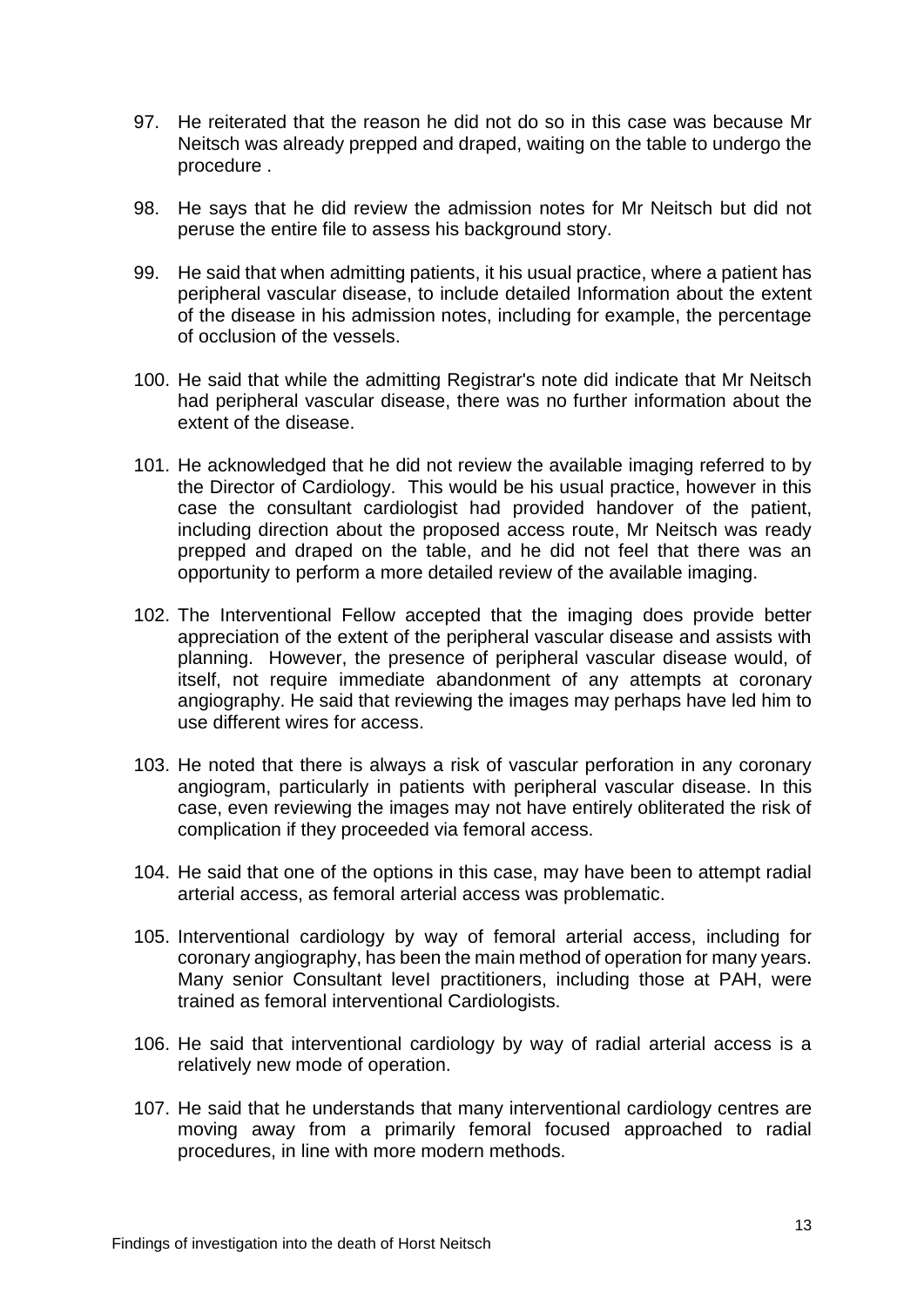- 108. In this case, he indicated that a femoral arterial approach would be preferred. He had performed an assessment of the deceased and formed a view that radial access was not appropriate. He had been trained in radial interventional cardiology methods, but was relatively new at PAH at the time of Mr Neitsch's admission, and in circumstance where many of the practitioners at PAH were not familiar with radial interventional cardiology methods, including the consultant cardiologist that day, and given the specific circumstances, the Interventional Fellow did not have the opportunity to make a full assessment.
- 109. He therefore deferred to the consultant cardiologist's direction as his supervising Consultant senior cardiologist, and proceeded via femoral access.
- 110. He noted that while abandonment of the procedure was an option, coronary angiography is the gold standard Investigation and the only way to properly test and diagnose coronary artery disease. There is no other way of doing it. Without coronary angiography, it would not have been possible to assess Mr Neitsch's coronary artery disease and proceed to any form of surgical intervention.

## **Further Review by Dr Natalie MacCormick of the CFMU and response from Director of Cardiology**

- 111. Following receipt of the Director of Cardiology's appraisal of the circumstances leading up to Mr Neitsch's death Dr MacCormick agreed that Mr Neitsch had documented severe peripheral artery disease and that this was important to the clinical outcome.
- 112. Dr MacCormick opined that the three vessel coronary disease, aortic stenosis and left ventricular dysfunction were also significant cardiac co-morbidities that contributed to his poor outcome. She said that patients undergoing an elective coronary angiogram for coronary artery assessment prior to valvular surgery have the benefit of time. They do not present in extremis necessitating an emergency procedure. Therefore, there is time for the performance of the procedure to ensure they have taken at least a focused history, done an adequate focused examination and reviewed all of the relevant documentation and investigation results.
- 113. She indicated that these things may have been done in haste. This is ultimately the responsibility of the registrar and their consultant involved, but may also reflect: poor documentation with an inadequate referral, departmental resource limitations (time pressure for rapid case tum over), or cultural attitudes within the department.
- 114. Dr MacCormick considered that it seemed clear that Mr Neitsch had difficult vascular access. This was recognised by the Interventional Cardiology Fellow who assessed his radial access as poor. Femoral access also proved to be difficult with a failed attempt on the right side. The last remaining option was to access the left side, which resulted in the serious complications to the left femoral artery and haemodynamic collapse. Dr MacCormick agreed with the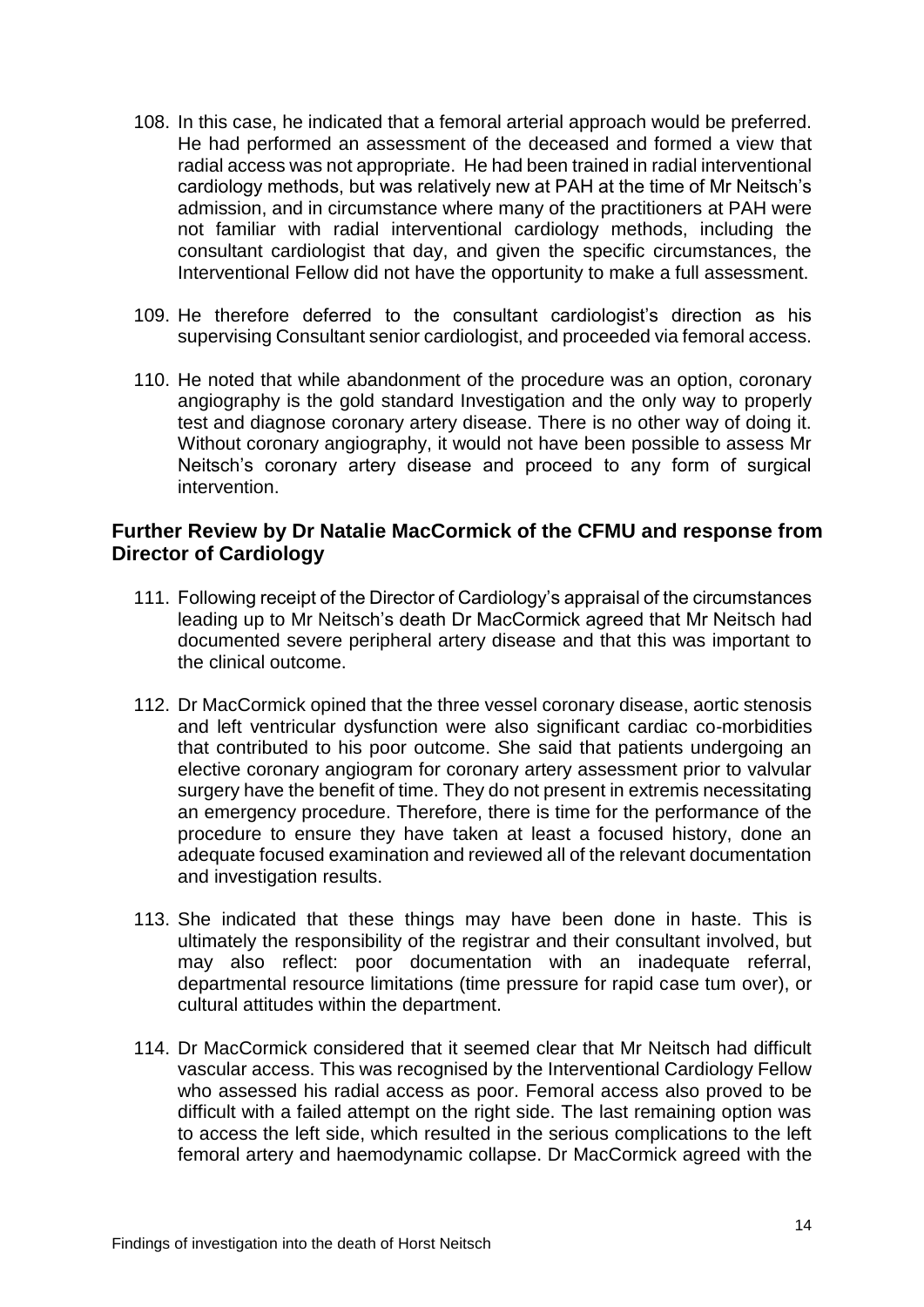Vascular Consultant that there was a high chance of complication by perforation occurring no matter what the experience was of the operator.

- 115. She opined that it is likely that if the Interventional Fellow was aware of the previous vascular surgery and the changes to the left ilio-femoral anatomy, they would have avoided this site.
- 116. Dr MacCormick also noted that the Director of Cardiology was generally critical of all the doctors involved for not assuming responsibility for the safe conduct of Mr Neitsch's assessment and investigation. She agreed that there were multiple systemic failures that contributed to the poor transfer of clinical information, and this contributed to the serious complications during the procedure.
- 117. Dr MacCormick remained concerns regarding the management of this complicated cardiology patient when he developed post-procedure chest pain with acute ECG changes on the ward later that night. There was a significant time delay of approximately 9 hours before Mr Neitsch was medically reviewed, by which time he was in severe cardiogenic shock. Dr MacCormick expected in this situation, a complex post-procedure patient (who had required a Code Blue and CPR during angiography) would be reviewed by a doctor immediately or at least within an hour if he developed chest pain. Nursing staff would be expected to insist upon immediate medical review.
- 118. Further review was requested from the PAH regarding the response to Mr Neitsch when he developed chest pain with acute ECG changes on the ward at about 20:00 following the procedure. Those concerns specifically related to the significant time delay of approximately 9 hours before Mr Neitsch was medically reviewed. By this time he was in severe cardiogenic shock
- 119. The Director of Cardiology responded noting that there were significant ECG changes indicative of diffuse infero-lateral myocardial ischemia. The CCU nursing protocol delineates the nursing actions required in the management of chest pain for patients in coronary care. The purpose of this procedure to ensure that the CCU/ Cardiology Ward 3E Registered Nurse will accurately assess and promptly manage the treatment of the patient with pain or discomfort due to myocardial ischemia. It aims to minimise myocardial ischaemia, damage and potential for life threatening arrthymias by decreasing myocardial oxygen demand and enhancing supply. It sets out the procedure for nursing assessment, management of ischaemic chest pain drug therapy, monitoring of the patient and the documentation of the effects of narcotics. In particular, if there are any changes in the EGC the nurse in charge of the shift and the doctor are to be notified immediately.
- 120. The ECG from the time of admission to CCU earlier in the day could not be located in the chart. It appeared either this admission ECG was not performed (a protocol violation) or it has been lost. If not performed the registered nurse at 8pm would not have had a prior ECG to 'compare' the 8pm ECG with, perhaps lessening the importance of the ECG changes evident. In the end of shift summary however the registered nurse had documented 'significant ECG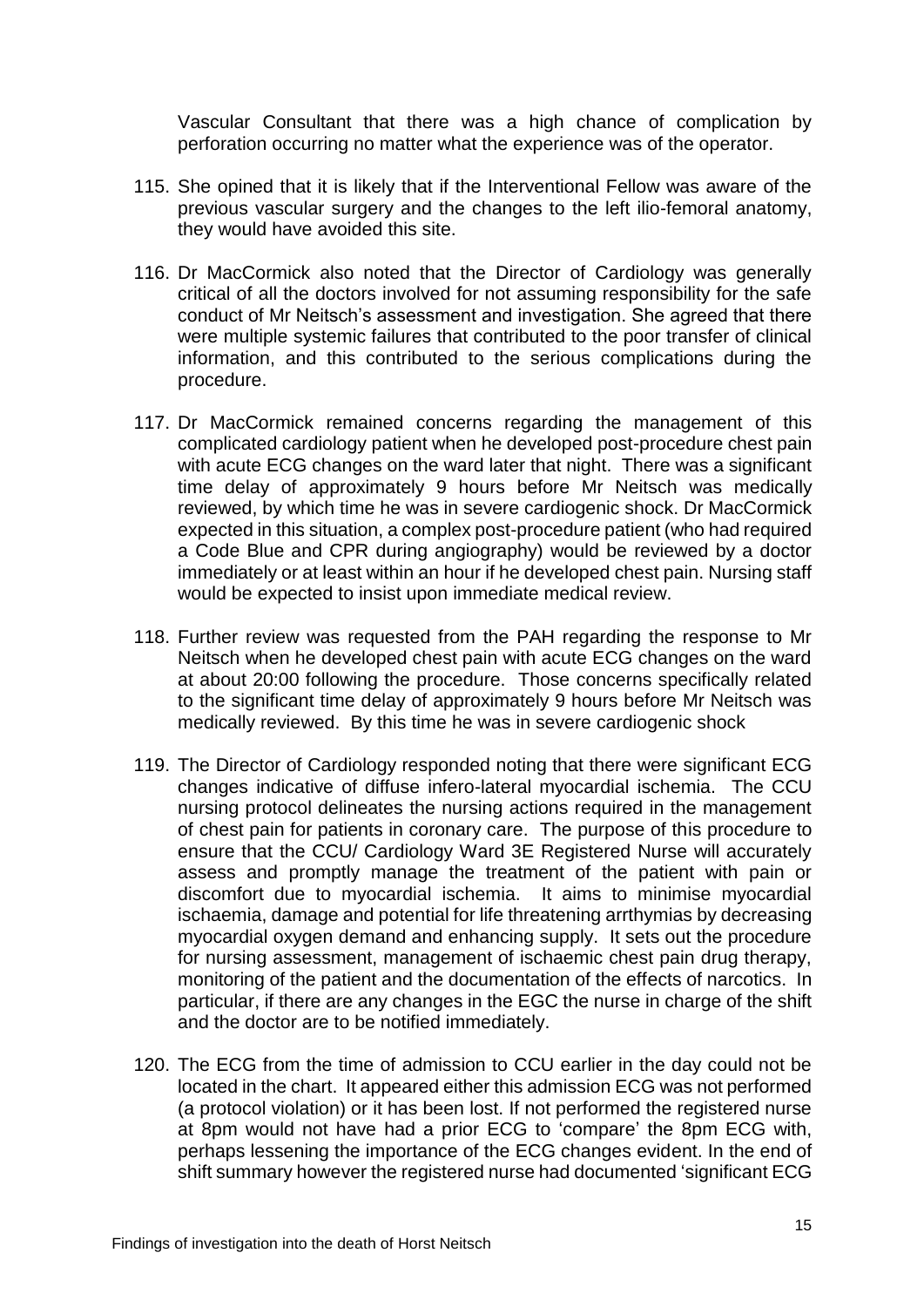changes' with 'chest burning but no pain' and was possibility falsely reassured by the patient's response to Fentanyl.

- 121. The Director of Cardiology stated Mr Neitsch should have been reviewed by the medical officer (and expected a medical ward call resident, not the registrar to be notified) at that time, and certainly within 15 to 30 minutes given the significant ECG changes recognised.
- 122. The cardiology nursing protocol for the management of chest pain in coronary care does include an escalation pathway to the cardiology registrar. It appears that this protocol was not followed as the cardiology registrar on call was not contacted until the early hours the following morning, after the patient became hypotensive.
- 123. The Director of Cardiology questioned whether the in-house medical registrar on the evening shift was contacted regarding this patient, as there is no documentation. The usual protocol in coronary care is for the nursing staff to contact the on-site resident for less serious clinical issues, but to immediately notify the cardiology registrar on call (who may be off site) for more serious events. It appears that when notified at 4am, the cardiology registrar enlisted the assistance of the registrar who had commenced at 01:00 on 22 May. The registrar then immediately assessed the patient for hemodynamic collapse.
- 124. In the Director of Cardiology's opinion, the nursing and medical response to the episode of chest burning with significant ECG changes at 20:44 on 21 May 2015 was inadequate. A number of issues throughout Mr Neitsch's management were identified and the impacts that followed:
- 125. The original consultant cardiologist initially assessed this patient in outpatients at Logan Hospital. His response to a patient with 'moderately severe aortic stenosis - aortic valve area 0.75cm2' with an ejection fraction of 43%, was to commence Bicor 2.5mg daily.
- 126. The patient's reduced left ventricular function, moderately severe aortic stenosis and severe 3 vessel coronary artery disease was further challenged by the hemodynamic collapse and hypotension induced by haemorrhage from the perforated left iliac in the cathlab. Given the severe coronary artery disease, this would have caused myocardial ischemia.
- 127. Mr Neitsch's blood pressure at the time of arrival in the cath lab (pre procedure) was 139/81, but on return to CCU post procedure it was 59/41. He was adequately transfused and resuscitated from hypovolemic shock during the afternoon of 21 May, but was noted by the cardiology resident at 17: 30 to have a blood pressure of 96/59 with evidence of heart failure, with JVP elevation and pulmonary crackles (fluid overload).
- 128. By 17.30 on 21 May 2015, Mr Neitsch was already showing signs of significant LV dysfunction and in retrospect should have had a repeat transthoracic echo and immediate surgical consultation at that time.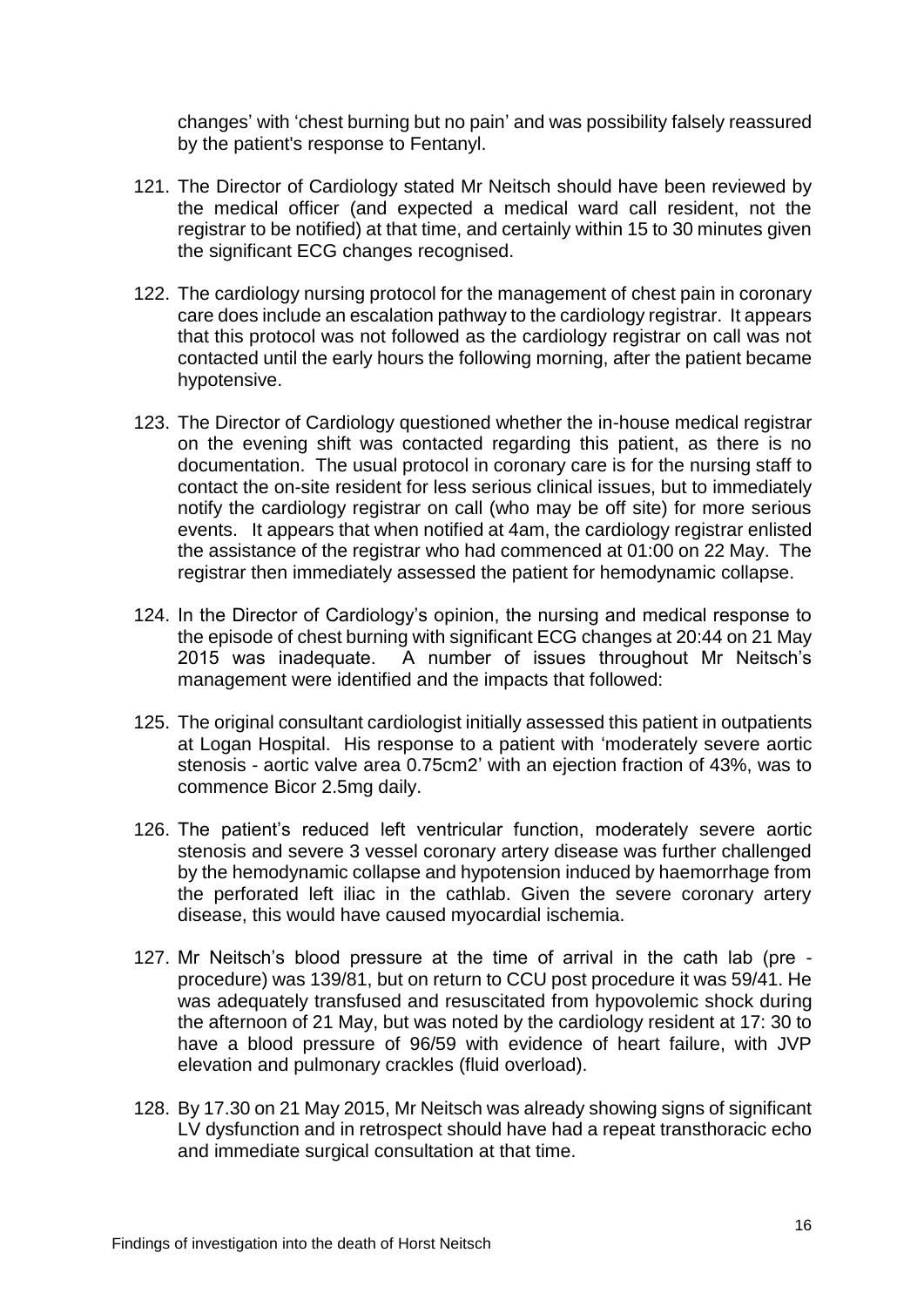- 129. Given the critical nature of his coronary artery disease, the added impact of moderately severe aortic valve stenosis with LV dysfunction, the only intervention which could possibly have saved his life was emergency cardiac surgery in the evening of 21 May 2015.
- 130. The Director of Cardiology said that it is understandable, however that the clinicians caring for him at that time, did not regard him as an appropriate candidate for emergency cardiac surgery.
- 131. Unfortunately he was not actually seen by the cardiac surgeons until the following morning, by which time he was in severe cardiogenic shock and was an even less appropriate cardiac surgical candidate.
- 132. In conclusion, the Director of Cardiology said that while the nursing and medical response to Mr Neitsch's physiology at and following the 20:00 burning chest discomfort on 21 May 2015 with significant ECG changes was inadequate, he was of the opinion that Mr Neitsch's outcome was predetermined from the late afternoon on that day heralded by evidence of heart failure fluid overload, hypotension and LV dysfunction by 17:30.

## **Subsequent review by PAH concerning delay in medical review**

- 133. On 16 of August 2016, the PAH advised that they had conducted a multidisciplinary review of this matter and the deficiencies raised by Dr MacCormick.
- 134. The following salient points from a review of the medical record were noted:
	- Mr Neitsch underwent an elective angiogram on the 21 May 2015:
	- He suffered a dissection and perforation of the left external iliac artery during this procedure requiring fluid resuscitation and surgical intervention in the form of a stent;
	- Mr Neitsch required blood transfusions (x3) between 13:00 17:40 hours following the procedure;
	- Mr Neitsch did complain of burning chest pain in the evening of the 21 May 2015;
	- An ECG was undertaken at 20:44 which was reported as abnormal. The registered nurse recorded in the medical record that this was reported to a medical officer on call and a telephone order for Fentanyl was obtained;
	- The Fentanyl was administered at 20:00 by a registered nurse;
	- A second nurse signed for the Fentanyl in the Schedule 8 Register;
	- The incoming registered nurse took over care of Mr Neitsch at or around 21:30;
	- A blood pressure at 22:30 of 100/60 and at 01:00 of 160/94. Gastrogel was administered at 02:30 as noted in the medication chart. This is also recorded in the Cardiology Observation Chart noting "burning throat";
	- The Registered Nurse recorded a blood pressure at 03:30 of 75/50. This should have triggered a Rapid Response Team call as noted in the Cardiology Observation Chart. This did not occur;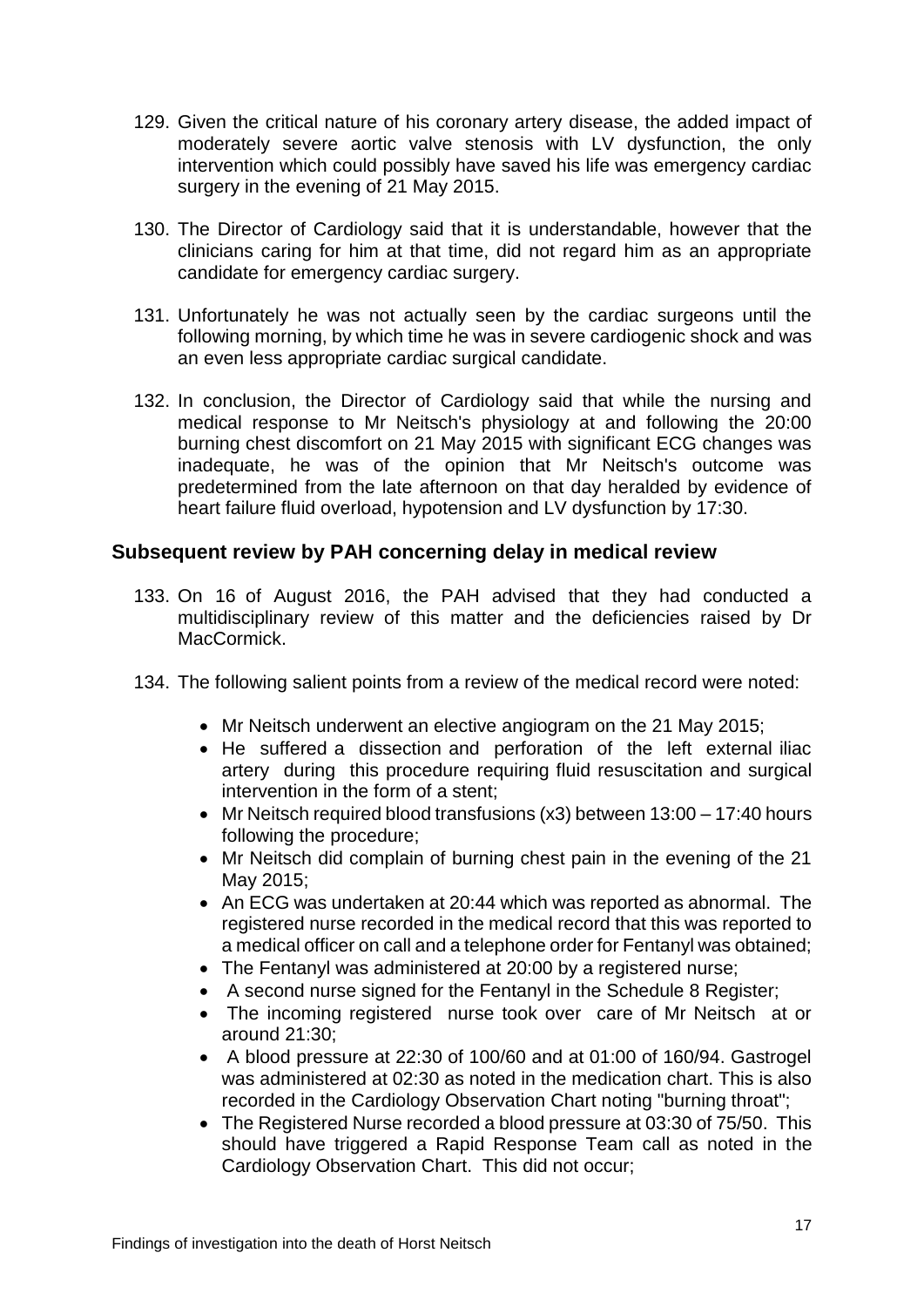- The registered nurse performed an ECG at 03:28 which again revealed an abnormal ECG;
- The registered nurse subsequently recorded blood pressure results at 03:45 of 85/50 and at 04:00 of 75/50;
- At 04:00 the registered nurse recorded in the progress notes the patient's blood pressure dropped to 75/50. The registered nurse notified a Resident Medical Officer for review and undertook an ECG;
- The registrar subsequently reviewed Mr Neitsch and ordered ongoing fluid and provision, further metaraminol and intravenous fluid bolus. The registrar discussed the case with the on call cardiology registrar who subsequently attended and reviewed Mr Neitsch at approximately 05:30.
- 135. The PAH advised that they had been unable to identify the doctor who prescribed the Fentanyl and the telephone order as recorded in the medication chart has not been signed by prescribing doctor. It was not clear from the medical record why the incoming nurse did not follow up on a medical review following hand over of the patient at 21:30.
- 136. The PAH reviewed what was happening on the ward on the evening of 21 May 2015. On the late shift, there were only two senior staff, two junior staff, a pooling RN from 3E (the Cardiology Ward) and two permanent nurse pool staff who did not work regularly in the unit. This was due to sick leave. Of those staff, two did not get an allocated break and four had to be paid overtime. This suggests an exceptionally busy shift. The night duty was also affected by illness with two senior staff off on sick leave, one senior staff member, one new graduate RN, one pool RN from 3E and the agency staff member who looked after Mr Neitsch. Two of these staff also had no break over the 10 hour shift.
- 137. Normally the unit is staffed with best rostering practice guidelines but it was considered that these shifts reflect what happens when numerous sick leave occurs.
- 138. The PAH identified communication as a contributing factor in this matter given the possibility the handover process may have been less than optimal. A medical review was not followed up on over the night shift.
- 139. They advised that a Clinical Handover- Nursing Audit Report was undertaken in April 2015 using a random sampling selection of 10 handovers per unit. Ward 3E & CCU achieved very good results comparatively across the hospital, particularly in terms of:
	- Patient/carer participation being encouraged:
	- The diagnosis being discussed;
	- Immediate concerns being discussed;
	- Relevant bedside documentation being discussed:
	- Patient observations being discussed; and
	- Planning for upcoming shifts and discussion of expected dates of discharge if relevant.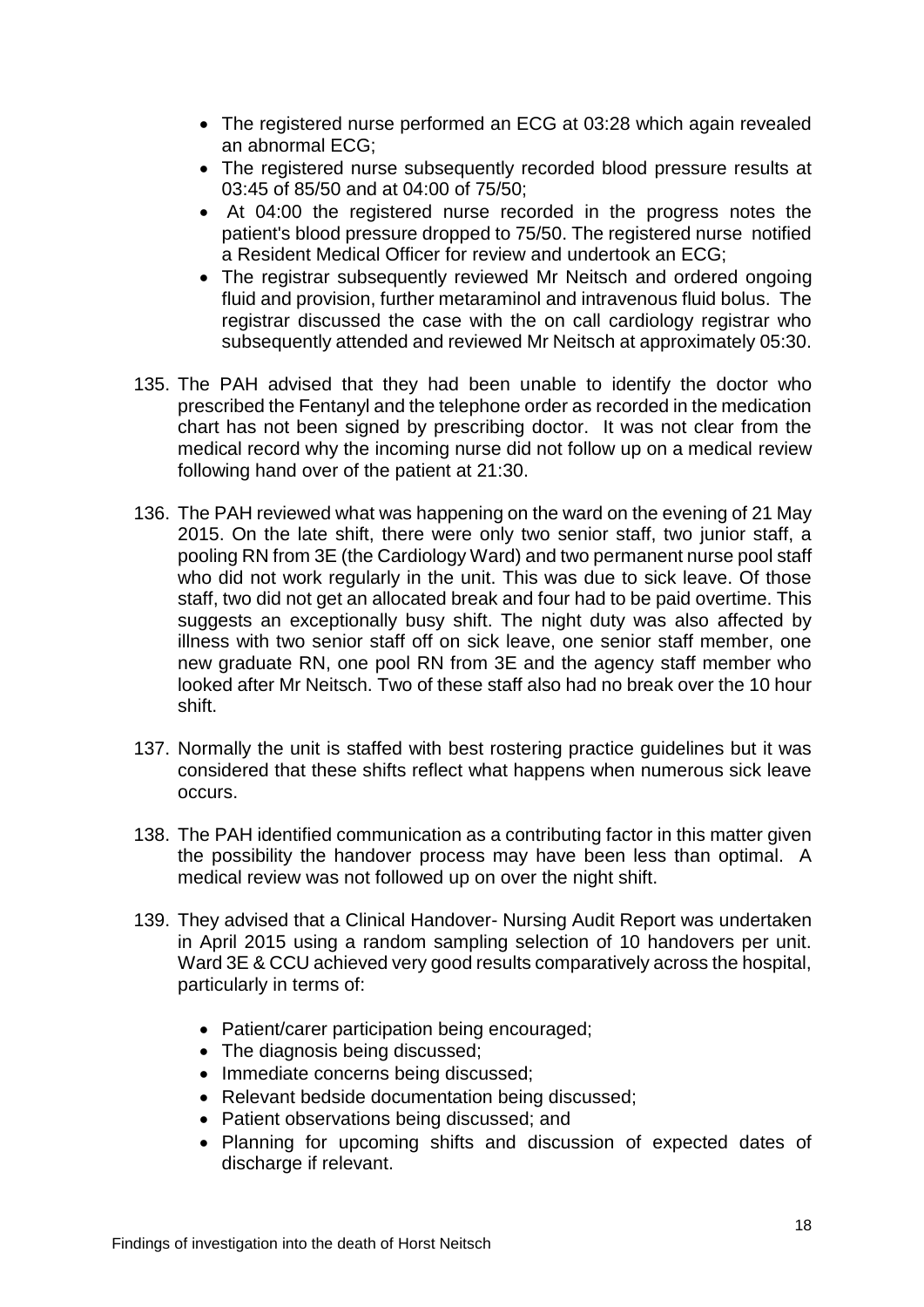140. The PAH acknowledged that staff in CCU failed to detect that Mr Neitsch was deteriorating despite the processes in place at the relevant time to detect a deteriorating patient.

### **The PAH deteriorating patient system**

- 141. The PAH advised that they have a comprehensive system to identify a deteriorating patient. The Rapid Response (RRT) team consists of a Medical Registrar, and ICU registrar and an ICU nurse. It operates on a 24/7 basis. In addition, PAH has an ICU outreach nursing service which provides follow up on all RRT calls, within 24 hours
- 142. Education is undertaken at the teams and at the RRT level:
	- The deteriorating patient agenda is covered at medical and nursing orientation;
	- PAH and Metro South Hospital and health Service undertake widespread communication training, through the CAPS program, and particularly in escalation skills and culture;
	- Widespread training of staff on the deteriorating patient agenda was undertaken through the hospital at the introduction of the RRT in 2010. In addition, update training occurs through the ICU Nursing Outreach team;
	- Training of the RRT is undertaken via the separate professional and craft group processes, according to the various roles of the staff in the RRT. Crucially, PAH ensures that all members of the RRT have undertaken Advanced Life Support training upon commencement on the RRT.

#### **Performance monitoring of the PAH deteriorating patient system**

- 143. The performance of the RRT is monitored by the PAH Resuscitation Committee, which reports to the PAH Safety and Quality Committee. The Director of ICU chairs this Committee. Performance is also monitored via the MS Clinical Governance Scorecard, which is reported to the Metro South Hospital and Health Service Board and is also published in the Internet. PAH have also recently developed a Digital Dashboard to track performance in a more detailed and real time basis.
- 144. Issues are also found, managed and feedback provided via the Clinical Incident Management System.
- 145. The introduction of the Electronic Medical Record at PAH has reportedly also enhanced the system by bringing decision support alerts for staff to the fore. Evaluation of the RRT is continuing and evolving, including via external review.
- 146. The PAH acknowledged that despite their performance in respect of the deteriorating patient system being among the best in Australia, there remains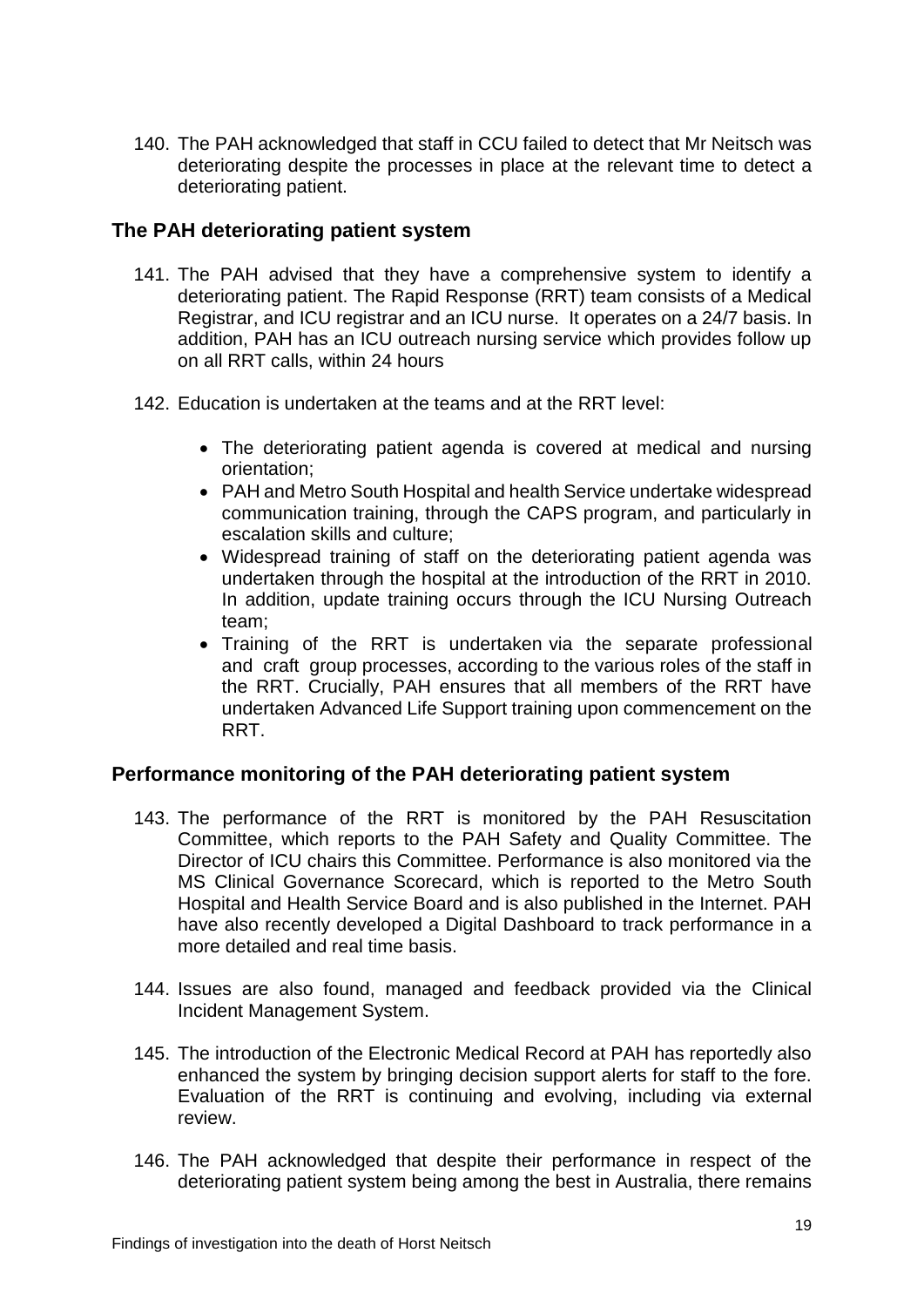a minority of cases where they acknowledge they should have identified and/or escalated concerns and called the Rapid Response Team.

- 147. The PAH advised that they were committed to ongoing education and training to improve patient outcomes and prevent delays in appropriate escalation of care.
- 148. The Cardiology Department currently has a dedicated Nurse Educator who develops and implements a full education programme for its nursing staff. In addition to ensuring each nurse undertakes their relevant annual cardiac speciality competency; the programme includes regular participation in the Deteriorating Patient Programme.
- 149. The PAH expressed that they and their staff are deeply saddened by the death of Mr Neitsch and would like to extend their condolences to Mr Neitsch's family.

## **Conclusions**

- 150. There is always a risk of vascular perforation in any coronary angiogram, particularly in a patient such as Mr Neitsch who had peripheral vascular disease. The extensive peripheral vascular disease also made vascular access challenging. There was insufficient information about Mr Neitsch provided by the initiating consultant who assessed the patient at the Logan Hospital and arranged the angiogram to be performed at the PAH. This was in preparation for a proposed aortic valve replacement procedure.
- 151. The original consultant cardiologist was not the doctor who performed the procedure on 21 May 2013. Another consultant cardiologist and Interventional Fellow performed the procedure. Some missing information was obtained from the Logan Hospital. Other information relevant to vascular access which was available on the PAH record system was not accessed or reviewed.
- 152. Femoral vascular access was difficult and an artery was inadvertently perforated. Furthers procedures confirming the complication and the extent of vascular disease were performed before Mr Neitsch was transferred to the Coronary Care Unit. He required multiple blood transfusions. His condition deteriorated overnight but this was not recognised in a timely manner or reviewed by the appropriate medical staff. This condition was subsequently assessed as being beyond surgical remedy and he was cared for palliatively until the time of his death.
- 153. The hospital has thoroughly clinically investigated and reviewed the events that occurred from the time that Mr Neitsch was transferred to the CCU until he deteriorated and died on the 29th of May 2015. The hospital has cooperated with the coronial investigation of the circumstances leading to Mr Neitsch's death, particularly as led by the Director of Cardiology. The Director of Cardiology considered there had been a failure to take overall care and responsibility for Mr Neitsch's management during his admission. It was noted there were as many as 14 doctors involved from the point of first referral.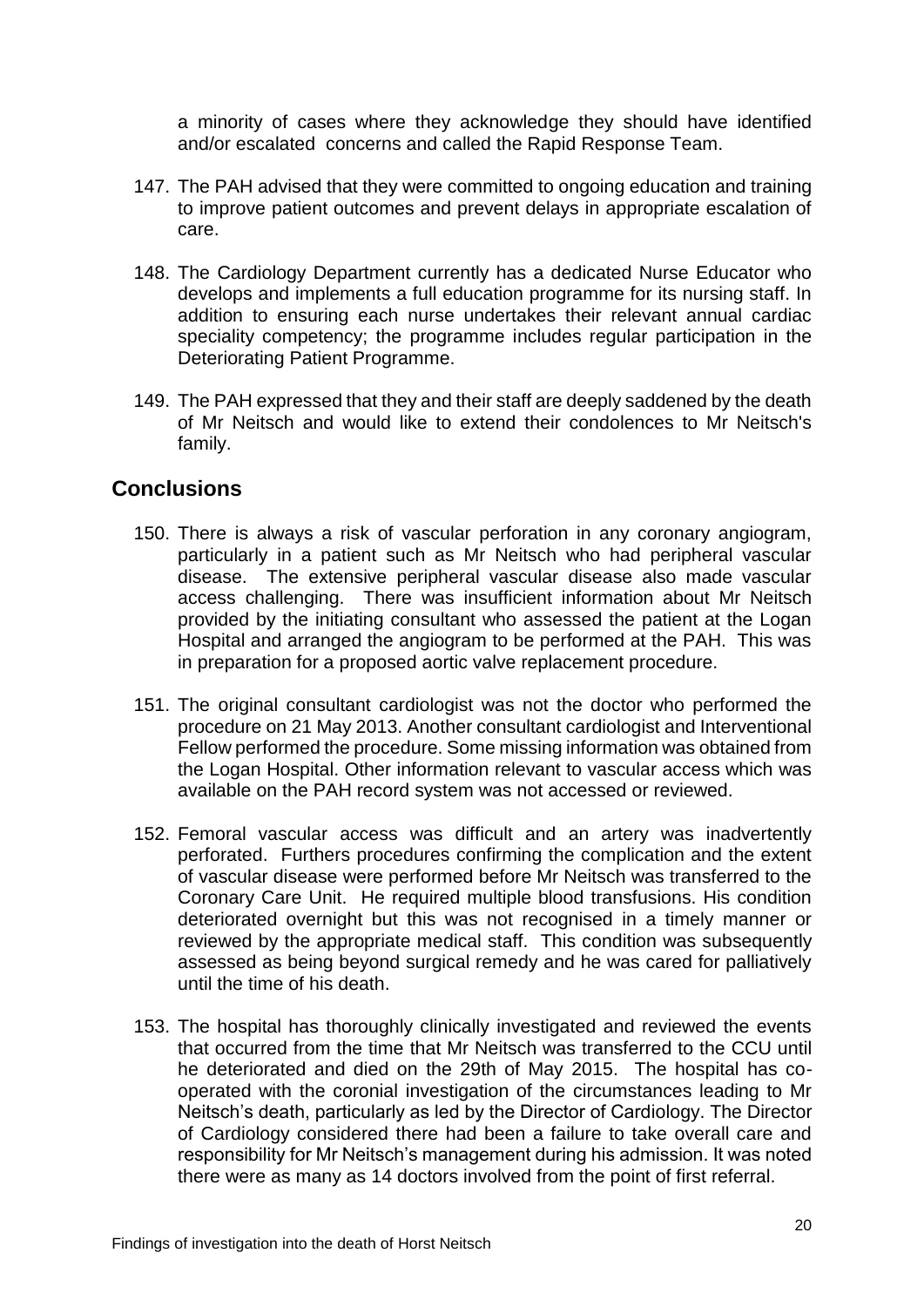- 154. The treating clinicians have acknowledged that there were things that they could have done differently and have made improvements to their practice which may prevent similar deaths from occurring in the future.
- 155. The autopsy has clearly identified the cause of death.
- 156. In all these circumstances my view is that it is not in the public interest that an inquest should be convened. Publication of the findings on the coronial website will be considered depending on the views of the family.

## **Findings in accordance with section 45**

a) The identity of the deceased was Mr Horst Neitsch.

Mr Neitsch was a 77 year old man who had a history of severe aortic valve stenosis (narrowing) with left ventricular dysfunction, hypertension, high cholesterol, fatty liver disease and peripheral vascular disease. He had previously undergone a right femoral popliteal bypass for his peripheral vascular disease at the PAH on the 3 December 2014. Mr Neitsch was assessed at Logan Hospital for a likely aortic valve replacement to be performed at the PAH. Preliminary specialist respiratory review was also proceeding but results were not accessible at the PAH when he was admitted on 21 May 2015 for an elective coronary angiogram. The receiving consultant has acknowledged he did receive and review the clinic letter before proceeding with Mr Neitsch's procedure. This procedure was planned to assess coronary artery disease prior to an aortic valve replacement due to his severe aortic stenosis. There was insufficient background information transferred from the Logan Hospital records to the PAH regarding the severity of Mr Neitsch's pre-existing peripheral vascular disease and pulmonary assessment.

The procedure for coronary angiography was difficult from the outset due to problems with vascular access. An assessment of Mr Neitsch's radial arteries (via an Allens test and also by oxygen waveform) revealed neither left nor right radial arteries were suitable for a radial approach. Therefore he Specialist Cardiologist decided upon femoral access. He was aware from Mr Neitsch's PAH records that he had a right ileofemoral endarterectomy six months previously, but the angiographic images from the recent vascular surgery at the PAH, were not accessed or reviewed in the process of reaching the decision about the site of vascular access. Femoral access was decided upon.

The palpable pulses were weaker in the left and initially access was attempted via the right femoral artery. (Once placement of the needle at the chosen vascular site is confirmed a wire, known as a "J-wire", is passed through the needle into the artery. The wire is inserted into the artery, then, the needle is withdrawn and a sheath is inserted over the wire.)

Due to Mr Neitsch's extensive peripheral vascular disease, vascular access was difficult and a lot of "grittiness" was encountered.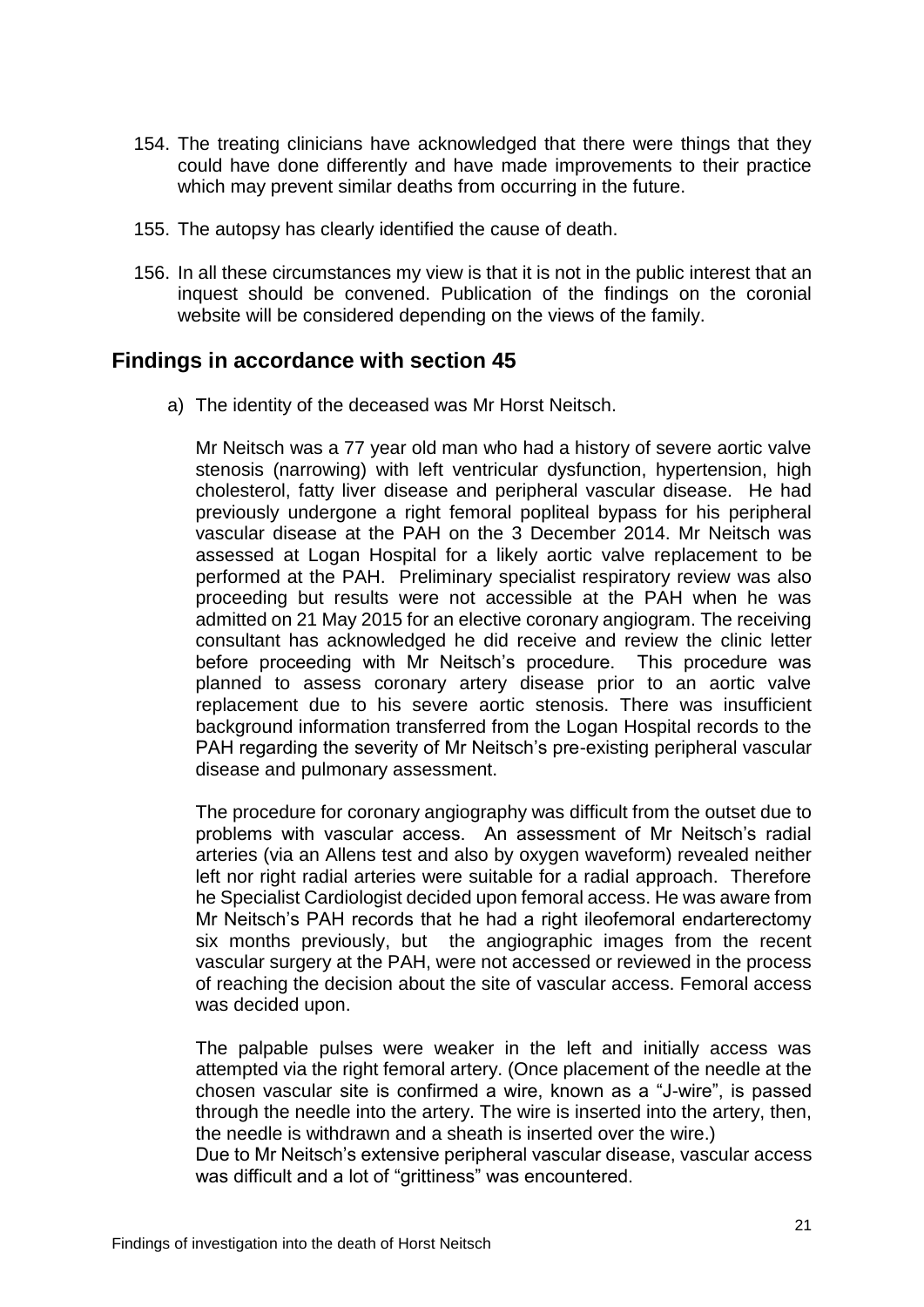Despite adjustment of the needle, re-introduction under fluoroscopy and insertion higher up the artery, grittiness still continued to be encountered and the wire would not pass.

Further consultation occurred between the two doctors involved in the procedure and access via the left femoral artery was attempted. Grittiness was again encountered and so passage was performed under fluoroscopy. After the wire had passed short distance into the artery, there was further resistance and the wire would not pass into the iliac artery. It was suspected that a fleck of calcium was obstructing the passage as Mr Neitsch's arteries were very calcified.

A femoral arteriogram was then performed by injecting dye into the artery to assess opacification. Radiographic imaging revealed that there was extravasation of the dye out of the artery indicating a perforation of the iliac artery had occurred.

The vascular surgeons were immediately called to assist. The Vascular Consultant assessed Mr Neitsch's condition as sufficiently stable not to warrant open surgery. This would have placed more strain on his heart. He therefore proceeded to perform femoral angiography to diagnose the problem.

The Angiorgram showed there was extensive arterial wall disease with a large marble shaped deposit bulging into the lumen of the artery a few centimetres above the arterial entry point. The sheath had perforated the artery wall at the base of this round protruding plaque.

A guide wire was placed past the coralline plaque and a 4cm covered stent was expanded 2cm above and below the perforation to effectively seal it off.

The coronary angiogram confirmed severe triple vessel coronary disease.

Mr Neitsch's was transferred to the Coronary Care Unit (CCU).

Mr Neitsch was hypotensive on arrival to the CCU with persistent bleeding from the groin site. It was difficult to stop the bleeding necessitating a transfusion with red blood cells upon arrival three more between 13:00 and 17:40 hours following the procedure.

An ECG at 20:44 was abnormal. The medical record indicated a report to a medical officer on call and a telephone order for Fentanyl was obtained though it is unclear from whom.

The Fentanyl was administered at 20:00 the next registered nurse commenced around 21:30.

Blood pressure at 22:30 was 100/60 and at 0100 hours was 160/94. Gastrogel was administered at 02:30 due to "burning throat".